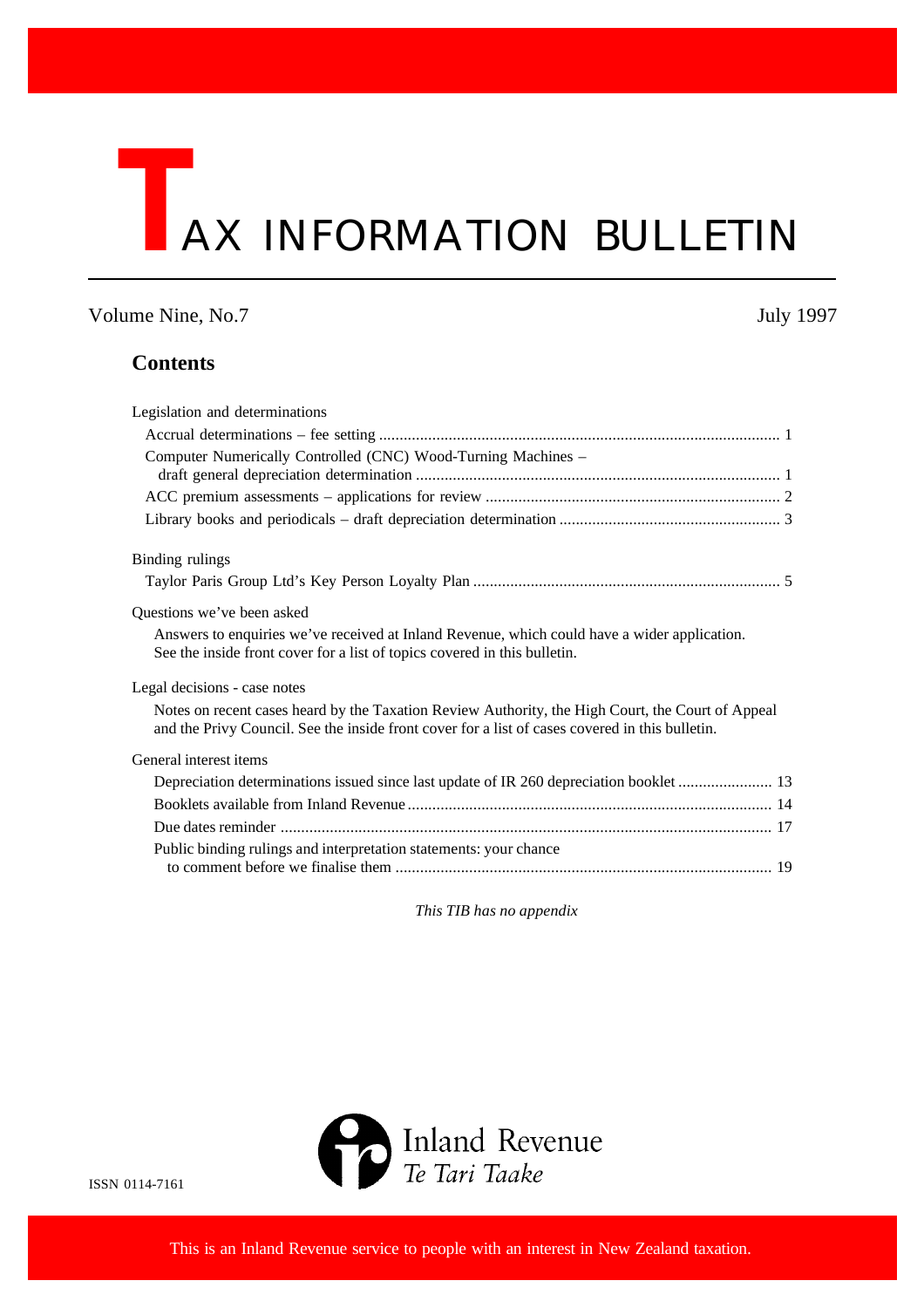# **Contents continued - questions and legal case notes**

### **Questions we've been asked (pages 8-9)**

### Income Tax Act 1994

Cost price of repairable spares acquired under a warranty contract – income tax implications ....... 8

### **Legal decisions - case notes (pages 10-12)**

| AJ Dinsdale v CIR<br>and ANZ Banking<br>Group (NZ) Ltd | Declaration - legal professional privilege, litigation privilege 10 |
|--------------------------------------------------------|---------------------------------------------------------------------|
| RS Shaw y CIR                                          |                                                                     |
| CIR v Lyttelton<br>Port Company                        |                                                                     |

# **Get your TIB sooner via Internet**

Every month the Tax Information Bulletin is loaded onto Inland Revenue's Internet web site. This happens on the same day as the paper copy goes to the printers, so the web site copy will always be available about ten days before we can post you a paper copy.

You can find us at:

www.ird.govt.nz

This web site contains all the TIBs back to October 1996 (Volume Eight, No.6). These will be permanently available; we have no plans to remove them.

Also on our web site is other Inland Revenue information which you may find useful, including any draft binding rulings and interpretation statements that are available. All this material is saved in PDF format, which you can read using freely-available software.

If you find that you prefer the electronic copy of the TIB and no longer need a paper copy, please fill in and return the form at the back of this TIB so we can take you off our mailing list.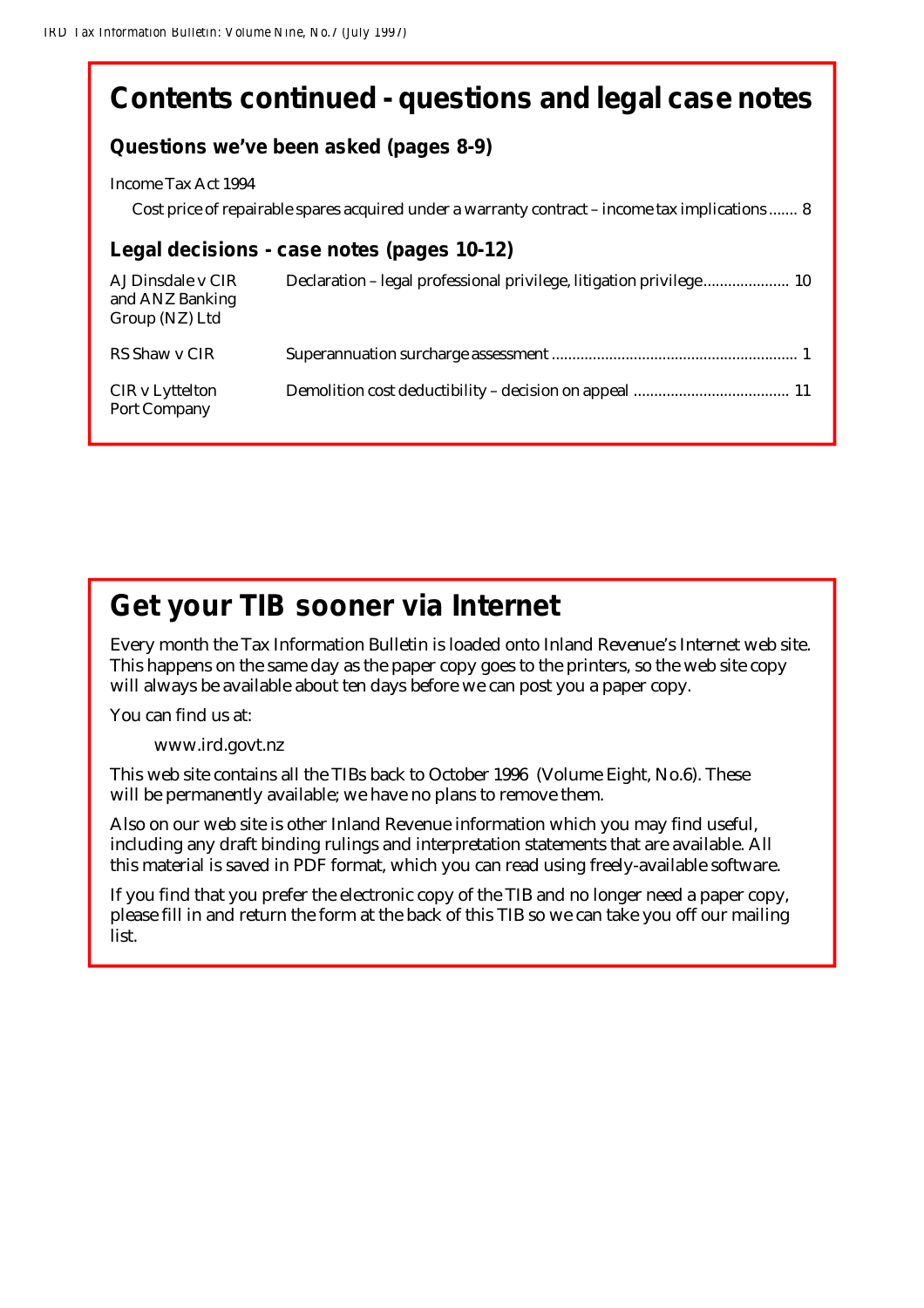# **Legislation and determinations**

This section of the TIB covers items such as recent tax legislation, accrual and depreciation determinations, livestock values and changes in FBT and GST interest rates.

# **Accrual determinations – fee setting**

Regulations 3(1) and 11(1) of the Income Tax (Determinations) Regulations 1987 require that fees be charged for accrual regime determinations made in terms of section 90 of the Tax Administration Act 1994. Under section 90 the Commissioner is empowered to determine certain matters relating to financial arrangements. A taxpayer may wish to apply for a determination to ascertain the tax treatment of a particular financial arrangement.

The criteria for setting these fees are set out in Regulations 11(2) and 11(3). For the year beginning 1 July 1997 the GST inclusive fees are:

| Application fee (non-refundable)          | \$210 |
|-------------------------------------------|-------|
| Processing fee (per hour or part thereof, |       |
| exclusive of the first two hours)         | \$105 |

Regulation 13 allows the Commissioner to waive fees in exceptional circumstances, either in full or in part.

Applications for determinations should be made to:

Assistant General Manager Adjudication & Rulings Inland Revenue National Office PO Box 2198 WELLINGTON

The information relating to applications is set out in Regulation 3(1).

# **Computer Numerically Controlled (CNC) Wood-Turning Machines – draft general depreciation determination**

The Commissioner has been made aware that there is currently no depreciation rate for computer numerically controlled (CNC) wood turning machines used for specialised wood turning operations in the timber and joinery industries. These machines are variously referred to as tooling machines or machine centres. The Commissioner proposes to issue a general depreciation determi-

nation, applicable from the 1997/98 and subsequent income years, which inserts these machines into the "Timber & Joinery" industry category. The determination, which is reproduced below in draft form, will set a deprecation rate of 22% DV for these assets. The proposed new depreciation rate is based on an estimated useful life (EUL) of 8 years and a residual value of 13.5%.

## **General Depreciation Determination DEP[X]**

This determination may be cited as "Determination DEP[x]: Tax Depreciation Rates General Determination Number [x]".

### **1. Application**

This determination applies to taxpayers who own the asset classes listed below.

This determination applies to "depreciable property" other than "excluded depreciable property" for the 1997/98 and subsequent income years.

### **2. Determination**

Pursuant to section EG 4 of the Income Tax Act 1994 I hereby amend Determination DEP1: Tax Depreciation Rates General Determination Number 1 (as previously amended) by:

• Inserting into the "Timber & Joinery" industry category the general asset classes, estimated useful lives, and diminishing value and straight-line depreciation rates listed below:

| <b>Timber &amp; Joinery</b> | <b>Estimated</b><br>useful life<br>(years) | DV banded<br>dep'n rate<br>$(\%)$ | <b>SL</b> equivalent<br>banded dep'n rate<br>$(\%)$ |  |
|-----------------------------|--------------------------------------------|-----------------------------------|-----------------------------------------------------|--|
| Tooling Machine, CNC        | 8                                          | 22                                | 15.5                                                |  |
| Machine Centre, CNC         | 8                                          | 22                                | 15.5                                                |  |

*continued on page 2*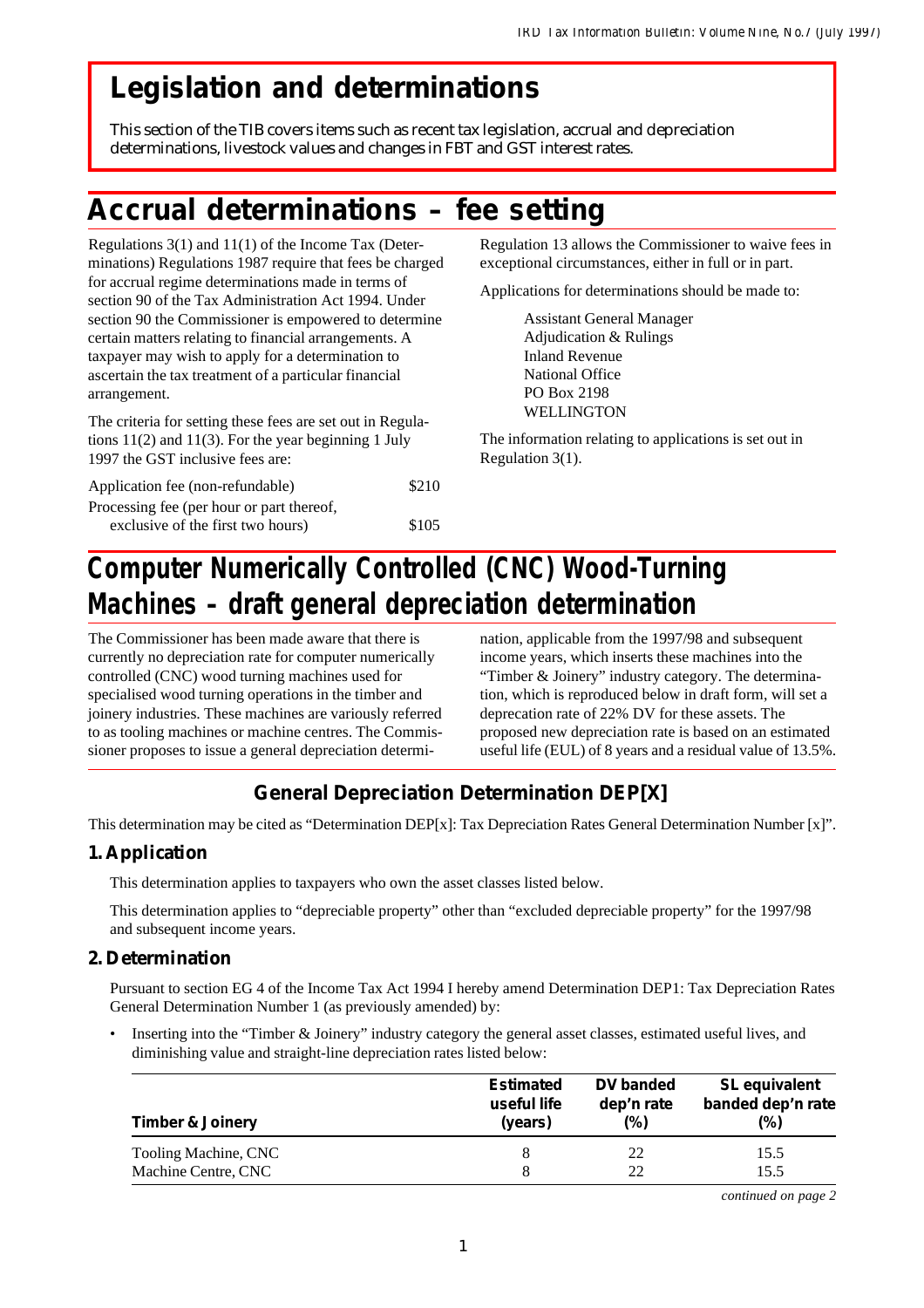*from page 1* **3. Interpretation**

> In this determination, unless the context otherwise requires, expressions have the same meaning as in the Income Tax Act 1994.

If you wish to make a submission on these proposed new depreciation rates, please write to:

Assistant General Manager (Adjudication & Rulings) Adjudication & Rulings National Office Inland Revenue Department P O Box 2198 WELLINGTON

We need to receive your submission by 29 August 1997 if we are to take it into account in finalising the determination.

# **ACC premium assessments – applications for review**

### **Introduction**

This article provides commentary on the review procedures to be followed if you disagree with an ACC premium assessment.

### **Overview**

The disputes resolution process does not apply to ACC premium assessments. Part VI of the Accident Rehabilitation and Compensation Insurance Act 1992 (ARCI Act) provides for reviews and appeals relating to the administration of the ACC scheme generally.

Briefly,

- Premium payers have three months from the date of the assessment notice to apply for a review.
- The review must start within three months of the lodging of the application. If it doesn't, the decision can be deemed in the premium payer's favour.
- Even if the premium payer lodges an application for review, the assessed premium must be fully paid by the due date.

A full legislative analysis and the administrative procedures to be followed is set out below.

# **Application for review**

### **Legislation**

. . . .

Section 89 of the ARCI Act states –

(4) Any person who is dissatisfied with any decision of the Corporation relating to any premium payable or claimed to be payable by that person under this Act may apply to the Corporation for a review of that decision; but no such right shall exist under this Act in respect of the calculation for the purposes of the Income Tax Act 1994 of the taxable income of any person.

(5) An application pursuant to this section -

(b) In any other case an application in the prescribed form may be made within 3 months after the date on which notice in writing has been given of the decision in respect of which the review is sought –

and each such application shall state briefly the grounds on which the application is made.

### Section 90(9) of the ARCI Act states -

Where the hearing of a review has not commenced within 3 months after the lodging of the application for review, and the delay is not caused or contributed to by the applicant, the application shall be deemed to have been determined in favour of the applicant.

### **Commentary**

You have three months from the date of the premium assessment notice to apply for a review. The new notices of assessment contain the following message, which tell you what to do if you disagree with the ACC premium:

If you disagree with the ACC premium amount on this notice, you can apply for a review. Fill in an ARC 33 form and send it to us within three months of the date of this notice. You can get an ARC 33 form from any Inland Revenue or ACC office. If you disagree with the income the ACC premium is charged on you must follow the tax disputes procedures (mentioned above).

To apply for a review, you must fill in an ARC 33 form (and usually include a letter detailing the objection), and lodge it with the Inland Revenue office that issued the assessment.

The review must start within three months from the date Inland Revenue receives the application. Inland Revenue is not delegated to consider these reviews. We refer applications to ACC for its consideration.

Under section 89(4), you can't use the premium review process to challenge the amount of **taxable income** on which premium is assessed. In practice this relates only to self-employed people because their premiums are based on their taxable income. Employers' and close companies' premiums are calculated on the employee earnings; not the taxable income.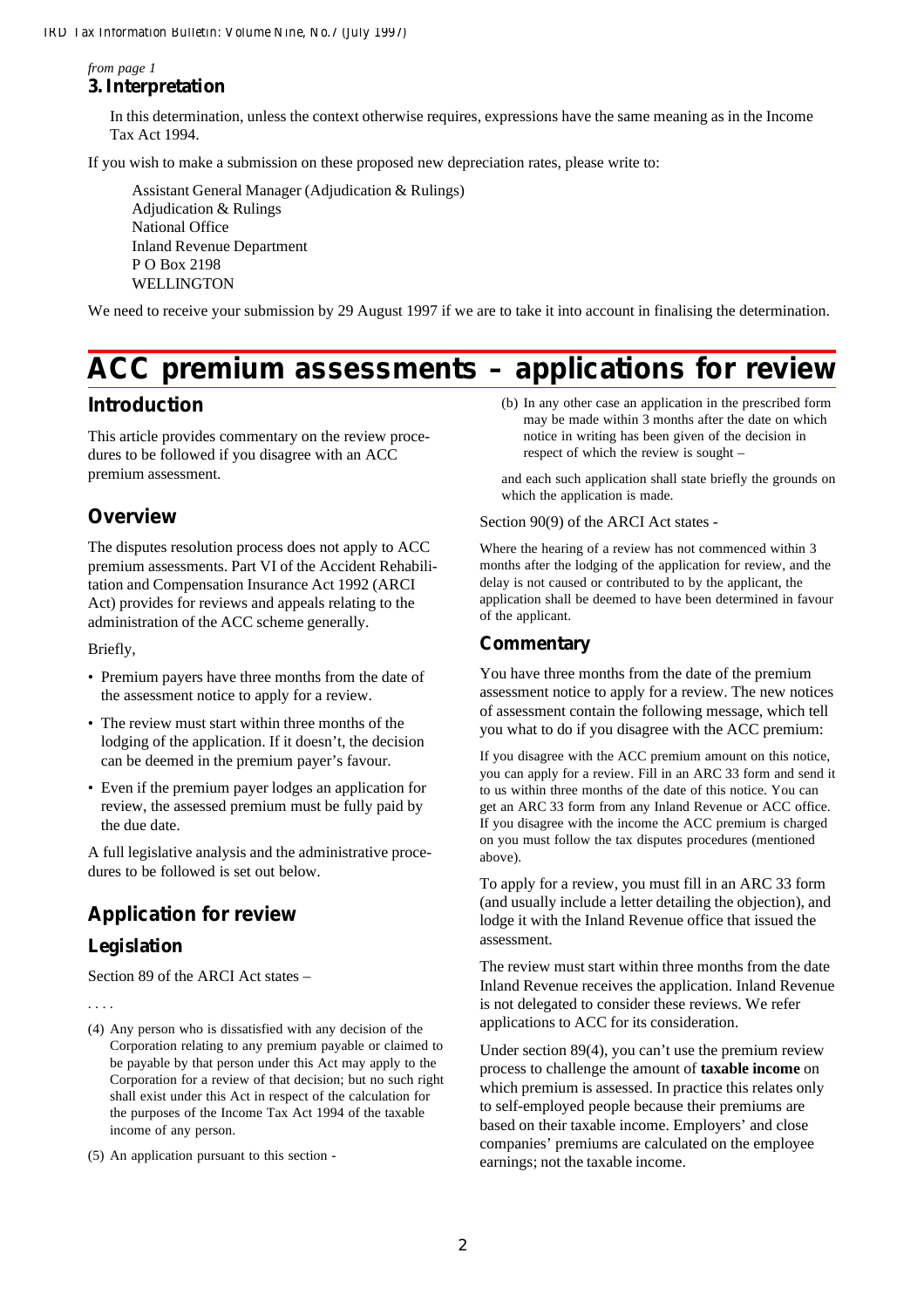Also, you can't seek a review of premium rates because they are set by Regulation. However, the applicability of a particular classification unit is reviewable.

On receipt of the application for review, the ACC may either:

- refer it to an independently appointed review officer for hearing in terms of section 90 of the ARCI Act, or
- concede the case.

Once a decision is made, the ACC will advise both the applicant and Inland Revenue of the outcome. Appeal rights are available through the courts.

### **Premium payable despite application for review**

Section 79(2) of the ARCI Act states -

No obligation to pay any premium or right to receive or recover any premium shall be suspended because any review or appeal or other proceeding may have been commenced in respect of that premium.

This means the assessed premium must be fully paid by the due date even when an application for review has been lodged. There are no discretionary powers to allow payment to be deferred.

# **Library books and periodicals – draft depreciation determination**

Currently there are ten asset classes for library books and periodicals.

The Commissioner proposes to issue a general depreciation determination that will set two new asset classes for library books, as reproduced below. The determination will set a new depreciation rate of 63.5% DV for books

whose editions are published annually or more frequently. This proposed rate is based on a useful life of 2 years and a residual value of 13.5 % of cost.

The other new asset class will cover all other books, for which the rate proposed is 18% DV. This rate is based on a useful life of 10 years and a residual value of 13.5% of cost.

### **Exposure Draft – General Depreciation Determination DEPX**

This determination may be cited as "Determination DEPX: Tax Depreciation Rates General Determination Number X".

### **1. Application**

This determination applies to taxpayers who own the asset classes listed below.

This determination applies to "depreciable property" other than "excluded depreciable property" for the 1997/98 and subsequent income years.

### **2. Determination**

Pursuant to section EG 4 of the Income Tax Act 1994 I hereby amend Determination DEP1: Tax Depreciation Rates General Determination Number 1 (as previously amended) by:

• Deleting from the "Books, Music and Manuscripts" asset category, the general asset class, estimated useful life, and diminishing value and straight-line depreciation rates listed below:

| <b>Books, Music and Manuscripts</b>                                          | <b>Estimated</b><br>useful life<br>(years) | DV banded<br>dep'n rate<br>(%) | SL equivalent<br>banded dep'n rate<br>$(\%)$ |
|------------------------------------------------------------------------------|--------------------------------------------|--------------------------------|----------------------------------------------|
| Library books, and periodicals (if to be bound)<br>(lending) (not specified) | 8                                          | 22                             | 15.5                                         |
| Library books, and periodicals (if to be bound) (in-house)                   | 20                                         | 9.5                            | 6.5                                          |
| Library books, and periodicals (if to be bound) (law)                        | 20                                         | 9.5                            | 6.5                                          |
| Library books, and periodicals (if to be bound) (public)                     | 8                                          | 22                             | 15.5                                         |
| Library books, and periodicals (if to be bound) (school)                     | 8                                          | 22                             | 15.5                                         |
| Library books, and periodicals (if to be bound) (scientific)                 | 20                                         | 9.5                            | 6.5                                          |
| Library books, and periodicals (if to be bound) (university)                 | 8                                          | 22                             | 15.5                                         |
| Newspapers and periodicals (if not to be held)                               |                                            | expense                        | expense                                      |
| Newspapers and periodicals (if to be held)                                   | 2                                          | 63.5                           | 63.5                                         |
| Periodicals (if to be held but not to be bound)                              | 2                                          | 63.5                           | 63.5                                         |

*continued on page 4*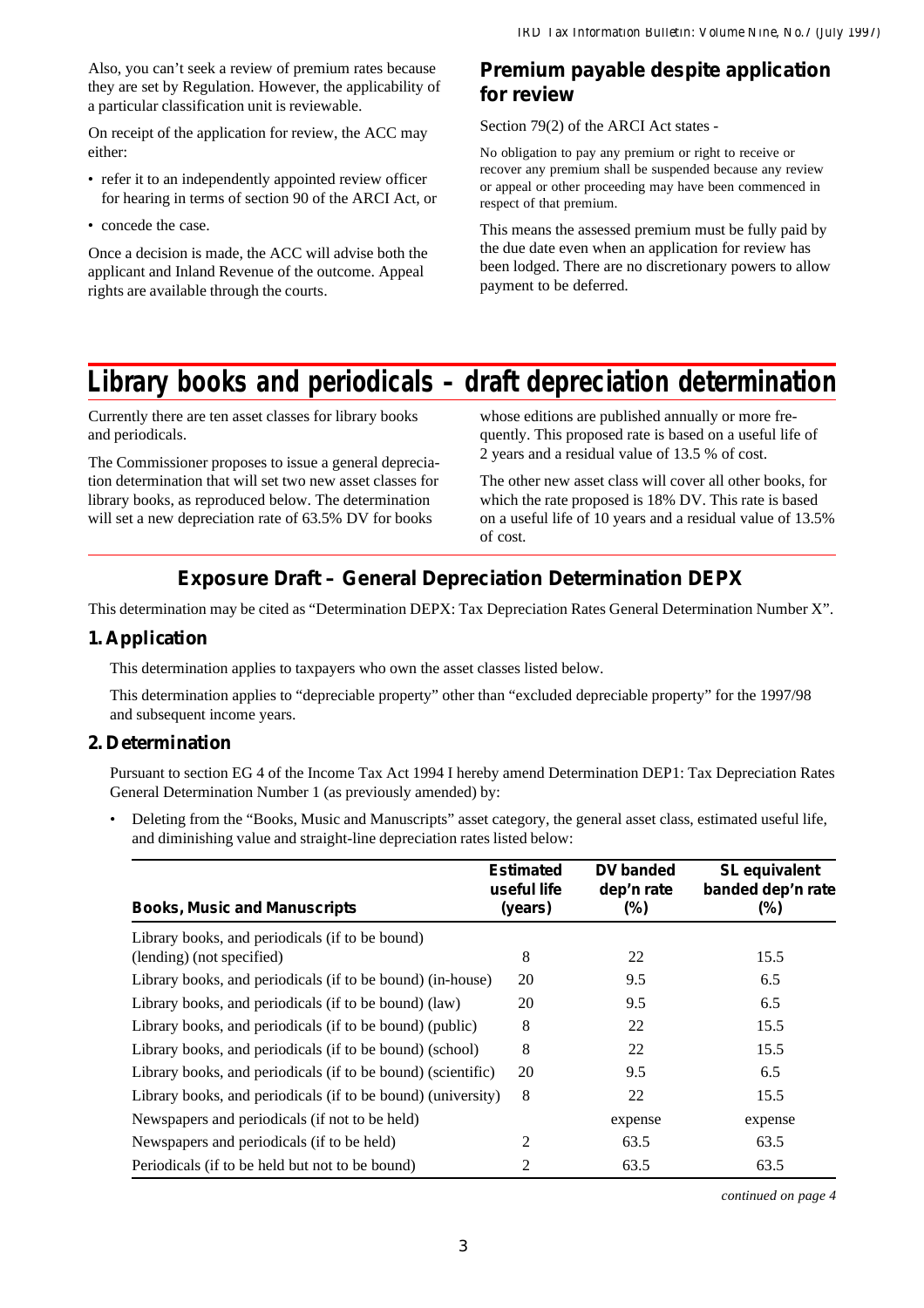*from page 3*

• Inserting into the "Books, Music and Manuscripts" asset category, the general asset classes, estimated useful lives, and diminishing value and straight-line depreciation rates listed below:

| <b>Books, Music and Manuscripts</b>             | <b>Estimated</b><br>useful life<br>(years) | DV banded<br>dep'n rate<br>(%) | SL equivalent<br>banded dep'n rate<br>(%) |  |
|-------------------------------------------------|--------------------------------------------|--------------------------------|-------------------------------------------|--|
| Books, editions of which are published annually |                                            |                                |                                           |  |
| or more frequently                              | 2                                          | 63.5                           | 63.5                                      |  |
| Other books                                     | 10                                         | 18                             | 12.5                                      |  |
| Newspapers and periodicals                      |                                            | expense                        | expense                                   |  |

### **3. Interpretation**

In this determination, unless the context otherwise requires, expressions have the same meaning as in the Income Tax Act 1994.

If you wish to make a submission on these proposed changes please write to:

Assistant General Manager Adjudication & Rulings National Office Inland Revenue Department P O Box 2198 WELLINGTON

We need to receive your submission by 15 August 1997 if we are to take it into account in finalising the determination.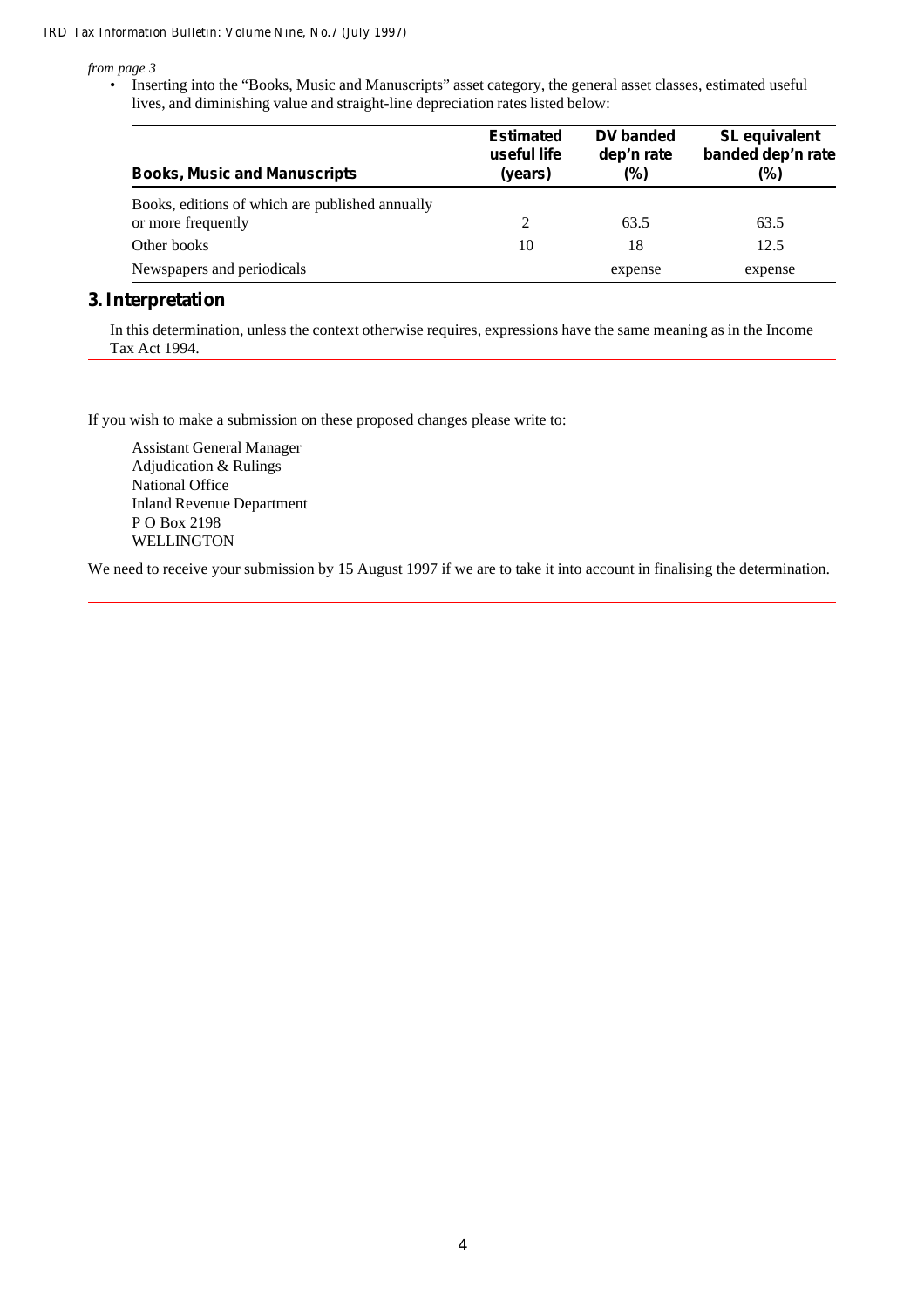# **Binding rulings**

This section of the TIB contains binding rulings that the Commissioner of Inland Revenue has issued recently.

The Commissioner can issue binding rulings in certain situations. Inland Revenue is bound to follow such a ruling if a taxpayer to whom the ruling applies calculates tax liability based on it.

For full details of how binding rulings work, see our information booklet "Binding Rulings" (IR 115G) or the article on page 1 of TIB Volume Six, No.12 (May 1995) or Volume Seven, No.2 (August 1995). You can order these publications free of charge from any Inland Revenue office.

# **Taylor Paris Group Ltd's Key Person Loyalty Plan Product Ruling BR Prd 97/58**

This is a product ruling made under section 91F of the Tax Administration Act 1994.

### **Taxation Laws**

All legislative references are to the Income Act 1994 unless otherwise stated.

This Ruling applies in respect of sections BD 2, CH 3, HH 3, EB 1, and CI 1.

### **The Arrangement to which this Ruling applies**

The Arrangement is the operation of the Taylor Paris Group Limited Key Person Loyalty Plan (the "Plan") whereby the New Zealand Guardian Trust Company Limited ("NZGT") is the trustee. The three components of the Plan are:

- Employer contributions are paid monthly to the trust in respect of designated employees;
- Trust income is derived by the trust from the investment of the employer contributions;
- The trust pays out to designated employees on the occurrence of six years of continuous service.

The Plan is designed to reward designated loyal employees for staying in the employment of the employer for a set number of years. It is not designed to provide superannuation or other retirement related benefits. Where a person is an owner and employee of the business, and the business is not operated through a separate legal entity, the owner may not participate in the Plan.

There are two agreements:

- A Participation Agreement between the employer and the employee.
- A trust deed under which the employer is the settlor, NZGT is the trustee, and named employees are the beneficiaries.

*Participation Agreement:* Under the Participation Agreement between the employer and the designated employee, the employer agrees to pay to the trust a set monthly amount for each complete month that the designated employee remains in the service of the employer. The employee has no current entitlement whatsoever to that monthly contribution. At most, the employee can enforce:

- the employer to make the contribution to the trust, and
- the trustees to comply with the trust deed.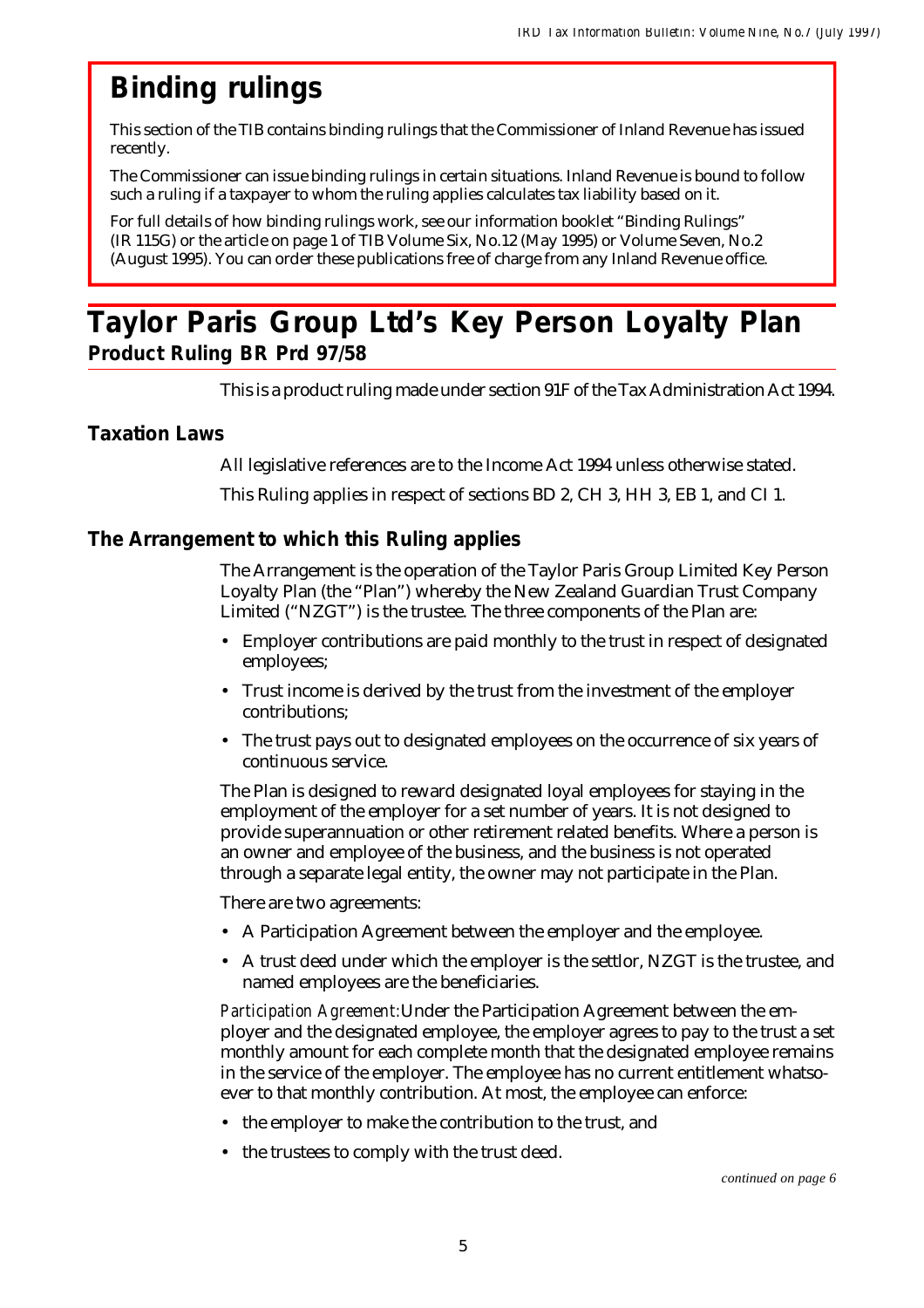*from page 5*

*Trust Deed:* The trustee holds the contributions received on trust for the named employees. The trust deed contains detailed rules covering the terms on which the trustee holds the employer contributions in the Trust. Both the participation agreement and the trust deed cover the circumstances where the trustee may pay out amounts to the employees. An employee will only ever receive one payment from the Trust and that will be at the earliest of:

- the expiry of continuous service for a set number of years (six years).
- the happening of a certain listed termination event (death, resignation within three months of a takeover offer, redundancy, retirement due to ill-health or by resignation in special circumstances).

If the employee ceases employment before the set number of years the employee will receive nothing from the Trust. If the employee stays in the employment of the employer for the set number of years, the employee will receive an amount based on the employer contributions and any investment gains made on that amount.

In no circumstances will the employee have any entitlement to the trust fund or any claim on it, or use it as collateral to obtain funds or as security for any other purposes.

There is the possibility for the employees to receive a larger amount should other employees who have participated in the Plan leave before they reach the set number of years. If all participating employees leave before reaching the set number of years, the trustee must find the last participating employees in the preceding 12-month period and distribute the remaining amount to them (clause 4.3 of the Trust Deed).

In no circumstances will the employer ever receive any of the contributions back from the Trust. The total amount of the Trust's fund must always vest in one or more of the named beneficiaries.

There is no requirement that an employee stay within the employ of the employer for any set period of time after the payment has been made by the Trust.

*Investment:* The Trust will invest the employer contributions in a suitable investment vehicle. From a substantive practical viewpoint any investment vehicle will be designed to give a "fair" return from a balanced portfolio of "safe" investments.

Currently only unit trust based investments are being considered. Those presently included for consideration are:

Armstrong Jones Balanced Fund. BNZ Active Growth Fund. National Mutual Balanced Growth Fund. Tower Multi Sector Fund.

The trustee will invest the employer contributions and pay tax on any gross income derived in relation to such investments.

### **Assumptions made by the Commissioner**

This Ruling is based on the assumptions that:

- An employer may not participate in the Plan in the capacities of both employer and employee.
- The trust will return the employer contributions as gross income of the trust in terms of section HH 1 (7) of the Act.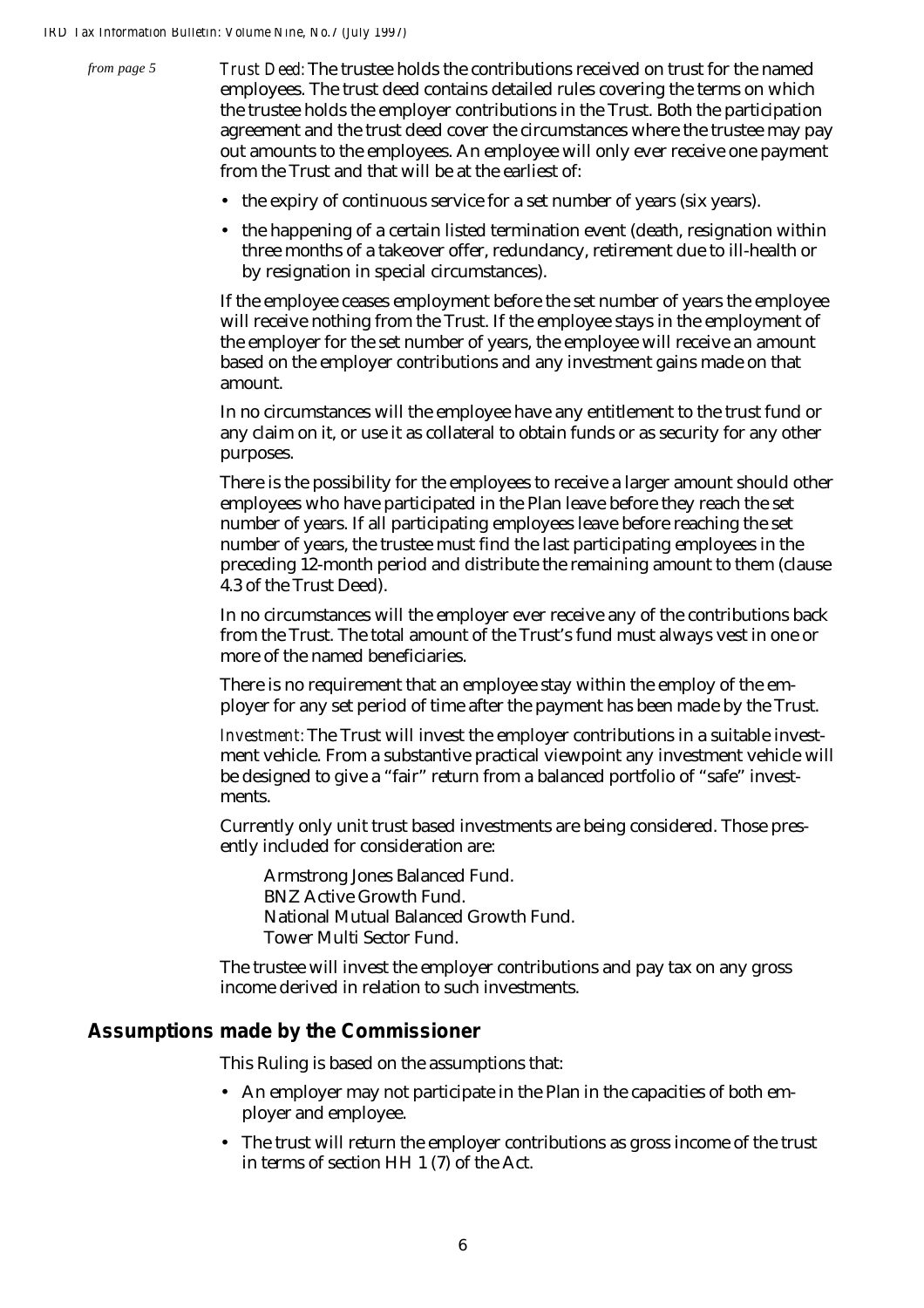- In a year of an employee payout, the trust, as agent, will meet the income tax liability on any portion of the employee payout which qualifies as beneficiary income.
- The trust is not established principally to provide retirement benefits.
- In no circumstances will any of the employer contributions ever flow back to the employer.
- GST input tax credit will not be claimed on the employer contributions.
- The Trust will not be registered or be liable to be registered for GST.
- The Trust Deed is in the form supplied with the rulings application.
- No employer contributions to the Trust, nor any distribution from the Trust is made directly or indirectly in lieu of or in substitution for any remuneration or bonus that an employee would otherwise have received or would have been likely to have received or become entitled to if not for the inclusion in the Participation Plan.
- The Participation Plan is not a condition of employment.
- Superannuation surtax may apply to an amount that is distributed from the trust notwithstanding that tax may have been paid by the trustee of the Trust on distribution from the Trust.
- There will be no employer contributions to the Trust in respect of a named participant in any quarter in which a contingent event leads to a distribution from the Trust in respect of that named participant, resulting in a benefit that is used, enjoyed or received by that participant or any person associated with that participant in the Plan in that quarter.

### **How the Taxation Laws apply to the Arrangement**

Subject in all respects to the assumptions above, the Taxation Laws apply to the Arrangement as follows:

- The employer contributions will qualify as allowable deductions to the employer under section BD 2 (1) and will not be excluded as allowable deductions under section BD 2 (2).
- The employee payout will comprise either or both of beneficiary income which is gross income of the employee under section HH 3 (1) and distributions which are not gross income of the beneficiary under section HH 3 (5).
- No gross income arises, under sections CH 3 or EB 1 (1), to any designated employee as a result of participation in the Plan.
- No fringe benefit as defined in section CI 1 arises as a result of the participation of a designated employee in the Plan.

### **The period for which this Ruling applies**

This Ruling will apply for the period from 4th July 1997 to 31st March 2000.

This Ruling is signed by me on the 4th day of July 1997.

Martin Smith General Manager (Adjudication & Rulings)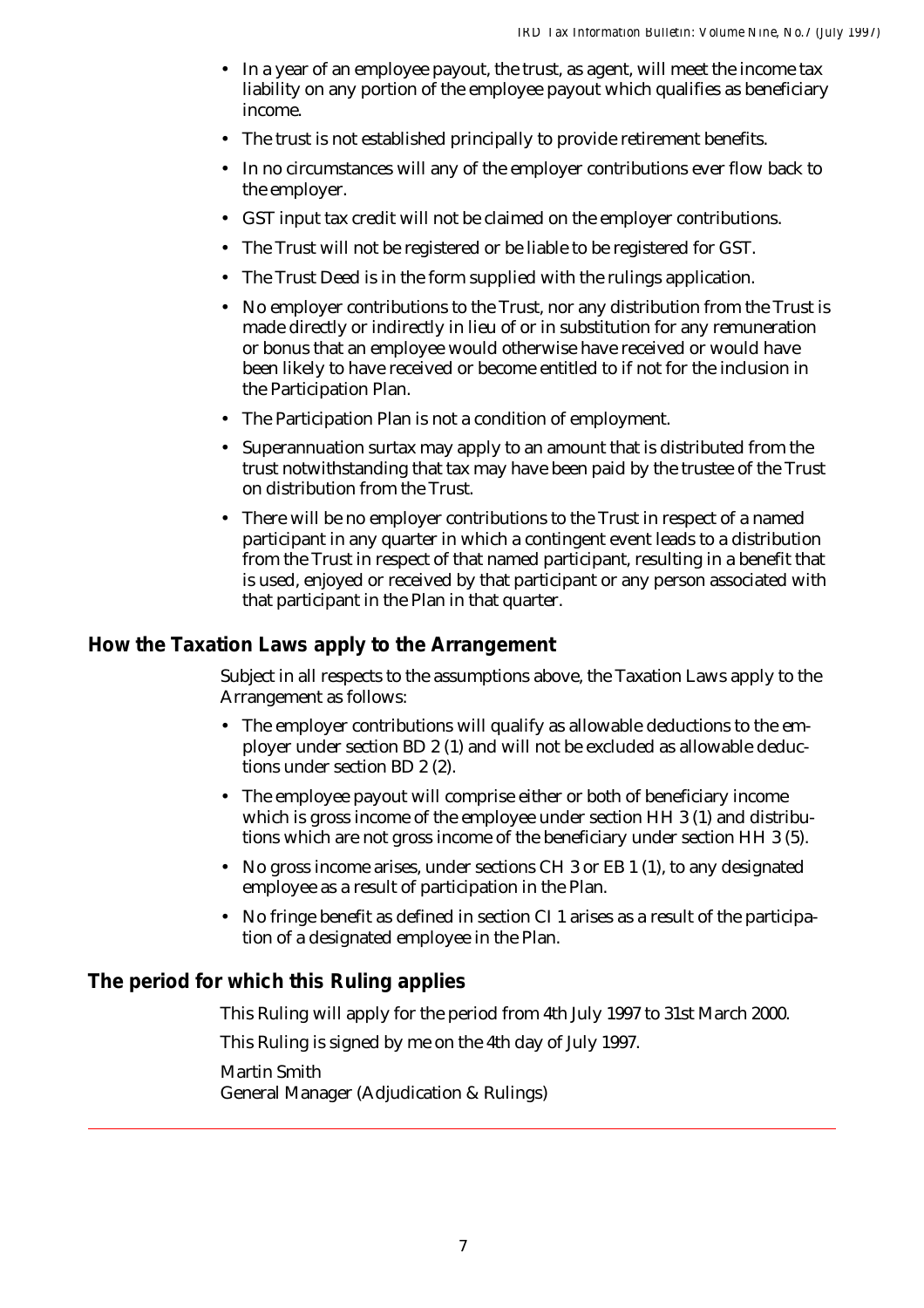# **Questions we've been asked**

This section of the TIB sets out the answers to some day-to-day questions that people have asked. We have published these as they may be of general interest to readers.

These items are based on letters we've received. A general similarity to items in this package will not necessarily lead to the same tax result. Each case will depend on its own facts.

# **Income Tax Act 1994**

**Cost price of repairable spares acquired under a warranty contract – income tax implications**

**Section EE 1 -Valuation of trading stock:** A taxpayer is in the business of retailing photocopying equipment. She backs up her products with a warranty either as part of the sale price or for a fee based on the value of the equipment provided. All warranty contracts include the following clause:

... repairing or replacing, at [the taxpayer's] option, any product or parts thereof, which, under normal and proper use and maintenance proves defective in material or workmanship.

Further, it is either an actual or an implied term of the warranty contracts that the retailer has the right to retain any defective parts removed from items requiring repairs.

The taxpayer has asked what the cost price of defective parts recovered is.

Recovery of defective parts occurs when the taxpayer simply removes the defective part and replaces it with either a new or used part. Under the above term of the warranty contract, she is then entitled to retain the defective part or parts recovered. Those defective parts may later be repaired and placed into the taxpayer's trading stock for future use in making repairs under other warranty contracts.

Under section EE 1, "cost price" is one option available for valuing trading stock at the end of an income year. Trading stock includes anything acquired or purchased for the purposes of manufacture, sale, or exchange.

The repairable parts are "acquired" for the purpose of "exchange", and so are trading stock.

To establish the cost price it is necessary to determine what was given up and what was obtained. In this case, a client has paid for a warranty in return for the taxpayer ensuring that the product operates properly for a specified period from the date of purchase.

The taxpayer gives up new or used parts and labour to meet the obligations as repairer under the warranty and, when possible, recovers any repairable defective parts to mitigate the cost of repairs made under the warranty. The taxpayer therefore gives up labour to meet the obligations under the repair contract, and gives up the replacement parts both to meet obligations under the repair contract *and* to obtain the defective part for repair. As the cost price of the replacement part is given up for two purposes, that cost price must be apportioned between the two purposes.

It is necessary in any particular circumstance to determine the most appropriate means of apportionment, and this will depend on the available facts. An example of one method that might be appropriate for the taxpayer is as follows.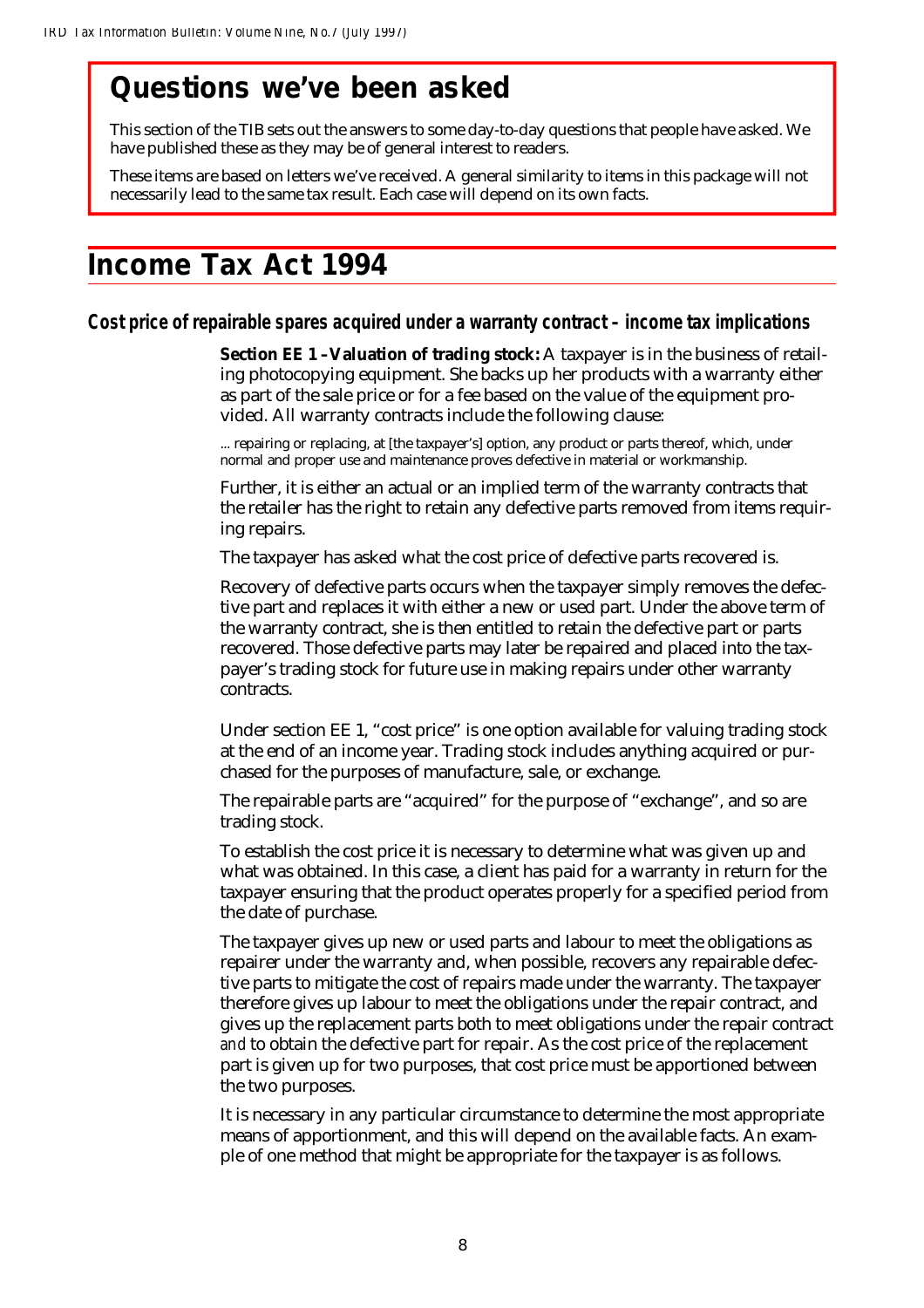### *Example*

The taxpayer chooses to repair the defective part and return it to the client's machine, rather than put in a replacement part and keep the defective part for repair and later use. The estimated cost of repairs to the defective part may provide a good approximation of the cost price given up in order to meet the obligations under the warranty. Any remainder of the cost price of the replacement part is then attributable to the cost of the defective part recovered.

Applying this approach *before* repair:

| cost of defective part | $\overline{\phantom{a}}$ | cost of replacement   | estimated cost to     |
|------------------------|--------------------------|-----------------------|-----------------------|
| recovered              |                          | part put into machine | repair defective part |

Applying this approach *after* repair:

 $\cot$  of defective part recovered  $\c$  =  $\cot$  of replacement part.

If the replacement part costs \$1,000 and the estimated cost of repairing the defective part recovered is \$400, then the cost attributed to repair under the warranty will be \$400, and the cost price attributable to the defective part recovered will be \$600 (\$1,000 less \$400).

Once the defective part recovered has been repaired, its cost price is \$600 plus the cost of repair. If the estimated cost of repair is accurate, then the cost price of the defective part after repair will be  $$1,000$  ( $$600 + $400$ ).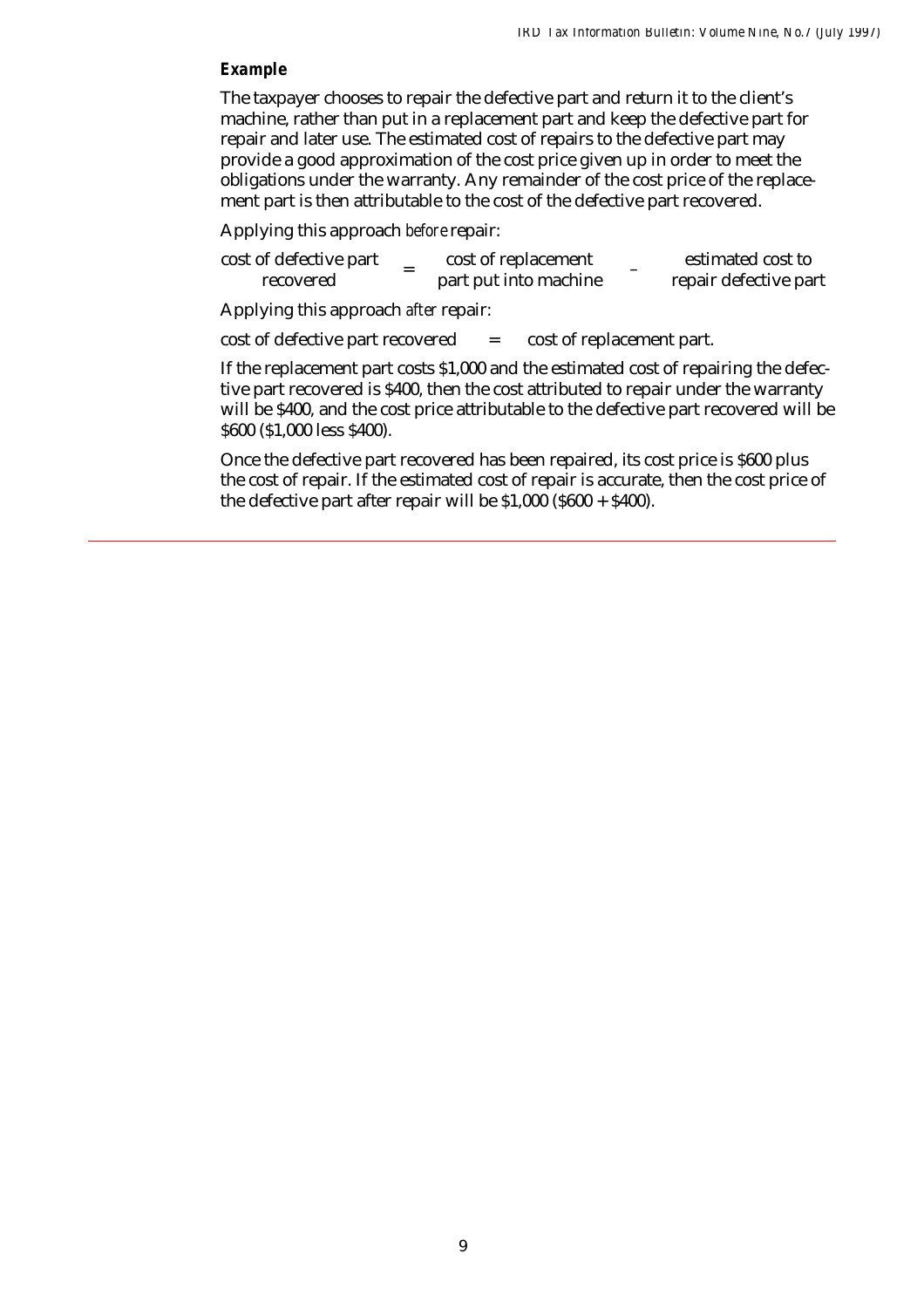# **Legal decisions - case notes**

This section of the TIB sets out brief notes of recent tax decisions made by the Taxation Review Authority, the High Court, the Court of Appeal and the Privy Council.

We've given full references to each case, including the citation details where it has already been reported. Details of the relevant Act and section will help you to quickly identify the legislation at issue. Short case summaries and keywords deliver the bare essentials for busy readers. The notes also outline the principal facts and grounds for the decision. Where possible, we have indicated if an appeal will be forthcoming.

These case reviews do not set out Inland Revenue policy, nor do they represent our attitude to the decision. These are purely brief factual reviews of decisions for the general interest of our readers.

| Case:          | A J Dinsdalev CIR & ANZ Banking Group (New Zealand) Ltd                                                                                                                                                                                                                                                                                             |
|----------------|-----------------------------------------------------------------------------------------------------------------------------------------------------------------------------------------------------------------------------------------------------------------------------------------------------------------------------------------------------|
| Decision date: | 6 June 1997                                                                                                                                                                                                                                                                                                                                         |
| Act:           | Tax Administration Act 1994 - section 17                                                                                                                                                                                                                                                                                                            |
| Keywords:      | Legal professional privilege, litigation privilege,                                                                                                                                                                                                                                                                                                 |
| Summary:       | The Court dismissed the application for a declaration that the Commissioner's<br>notice under section 17 of the Tax Administration Act 1994 ("TAA") was invalid<br>on the ground that no legal professional privilege or litigation privilege attached<br>to interview notes that were taken.                                                       |
| <b>Facts:</b>  | The Plaintiff sought a declaration that a notice issued on behalf of the Commis-<br>sioner under section 17 of the TAA was invalid by reason both of legal profes-<br>sional privilege and litigation privilege.                                                                                                                                    |
|                | Bage Investments Limited ("Bage") and Post Office Bank Limited ("Postbank")<br>had entered into a redeemable preference share ("RPS") transaction with<br>Capmar Investments Limited. The second respondent the "Bank" subsequently<br>acquired ownership of Bage and Postbank.                                                                     |
|                | The Commissioner requested and received documents relating to the RPS trans-<br>action but did not receive any preliminary documentation covering the consid-<br>eration and negotiation of the investment.                                                                                                                                         |
|                | Two letters from the Commissioner addressed the concerns relating to this non-<br>disclosure, alerting the Bank to the possibility of prosecution. The Commissioner<br>also requested a statutory declaration to the effect that all relevant papers had<br>been made available under section 17(5) of the TAA.                                     |
|                | Counsel for the Bank recommended that KPMG carry out an audit of all the<br>relevant documents as well as a full review of all matters relating to the threat-<br>ened prosecution. A number of documents not previously provided to Inland<br>Revenue were then found including notes from interviews with 34 people about<br>the RPS transaction. |
|                | The Commissioner requested notes of interviews with six of these people, but<br>the Bank declined to provide them arguing litigation privilege and legal profes-<br>sional privilege. The Commissioner then made a formal request for the notes of<br>the interviews under section 17 of the TAA.                                                   |
| Decision:      | The Court held that there was no legal professional privilege attaching to the<br>interview notes. The interviews were conducted by KPMG to enable them to<br>prepare their report. The court found there was no basis for holding that the                                                                                                         |

### **Declaration – legal professional privilege, litigation privilege**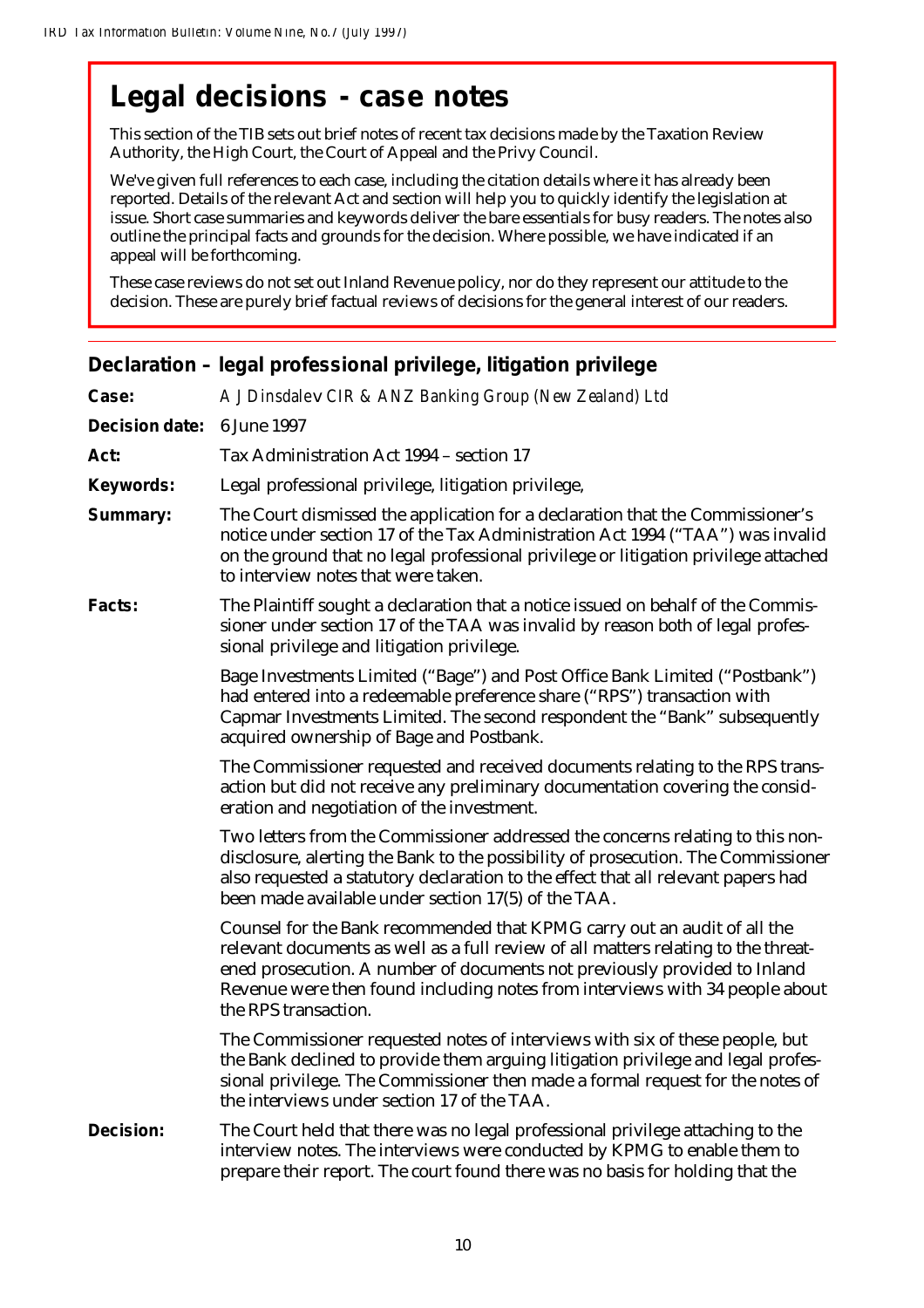interviews were communications passing between a legal practitioner and the practitioner's client. At most these communications were between a legal practitioner and third parties. The notes themselves do not purport to be and were not communications between solicitor and client.

Likewise no litigation privilege attached to the interview notes. Although the Court held the bank did have a reasonable apprehension that litigation would ensue, the dominant purpose test was not satisfied. That is, the plaintiff could not show that the dominant purpose of the preparation of the interview notes was to enable the legal adviser to conduct litigation or advice regarding the litigation. Therefore the plaintiff could not invoke litigation privilege.

Although this matter did not arise, Eichelbaum CJ stated that if he had to make a decision on waiver, he would decide against the Commissioner because there would be no unfairness to him in doing so.

### **Superannuation surcharge assessment**

| Case:          | Reginald Stevens Shawy CIR                                                                                                                                                                                                                                                                     |
|----------------|------------------------------------------------------------------------------------------------------------------------------------------------------------------------------------------------------------------------------------------------------------------------------------------------|
| Decision date: | 1 July 1997                                                                                                                                                                                                                                                                                    |
| Act:           | Income Tax Act $1976$ – section $336B(1)$                                                                                                                                                                                                                                                      |
| Keyword:       | superannuation surcharge, Magna Carta                                                                                                                                                                                                                                                          |
| Summary:       | The Court held that the Commissioner acted correctly in assessing the objector as<br>liable to the National Superannuation surcharge, and held that the natural and<br>ordinary provisions of the Magna Carta have no application in this case.                                                |
| Facts:         | The objector is the recipient of New Zealand superannuation. He had been<br>assessed by the Commissioner for the surcharge pursuant section 336B(1) of the<br>Income Tax Act 1976 ("the Act") in respect of his superannuation.                                                                |
|                | The objector challenged the assessments arguing that section 336B(1) of the Act is<br>unlawful and invalid on the basis that it is discriminatory and offends against<br>the principles of the Magna Carta.                                                                                    |
| Decision:      | In appropriate cases, the Courts can consider whether statutes have been prop-<br>erly enacted. The Courts do not however have the power to consider the validity<br>of properly enacted laws. The Courts' power is simply to determine whether or<br>not the laws have been properly enacted. |
|                | Further, Parliament must have the right to take with one hand what it has given<br>by another hand.                                                                                                                                                                                            |
|                | The Court held that the natural and ordinary provisions of the Magna Carta can<br>have no application in this case.                                                                                                                                                                            |

### **Demolition cost deductibility – decision on appeal**

| Case:                       | CIR v Lyttelton Port Company                                                                                                                                                                                                                     |
|-----------------------------|--------------------------------------------------------------------------------------------------------------------------------------------------------------------------------------------------------------------------------------------------|
| Decision Date: 25 June 1997 |                                                                                                                                                                                                                                                  |
| Act:                        | Income Tax Act 1976 – section 104 & $106(1)(a)$                                                                                                                                                                                                  |
| Keywords:                   | Deductibility of demolition costs                                                                                                                                                                                                                |
| Facts:                      | Under a statutorily enforced transfer of assets, the respondent was obliged to<br>acquire certain buildings irrespective of whether they held any value to it. The<br>respondent did not want these buildings, and decided to demolish them. The |

*continued on page 12*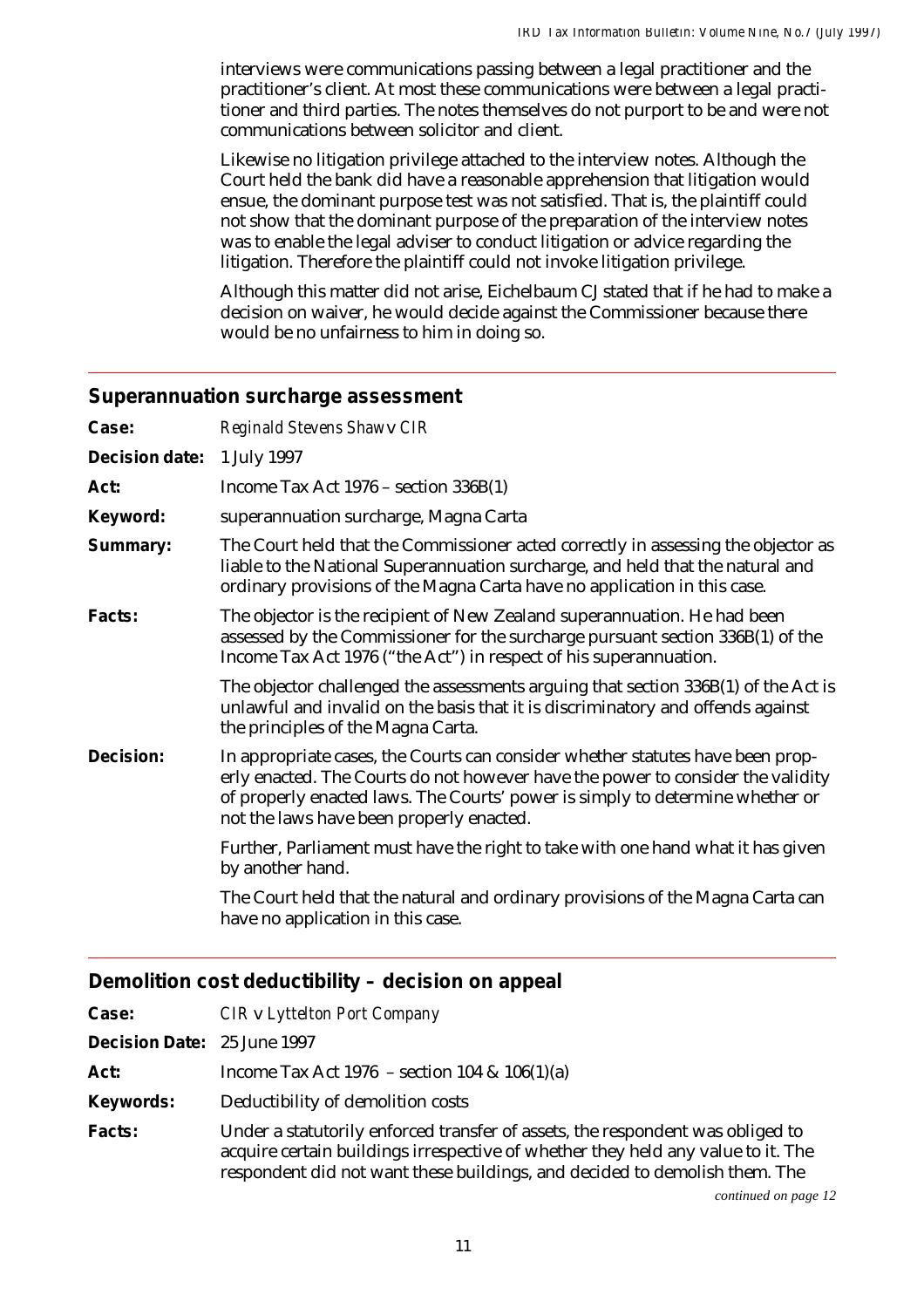| from page 11 | respondent then claimed a deduction of \$13,500 for the costs of the demolition.<br>The High Court held that these costs were deductible under section 104 of In-<br>come Tax Act 1976, but the Commissioner appealed this as previous Australian<br>decisions held that these costs were non-deductible as they were capital in na-<br>ture.                                |
|--------------|------------------------------------------------------------------------------------------------------------------------------------------------------------------------------------------------------------------------------------------------------------------------------------------------------------------------------------------------------------------------------|
|              | The Commissioner appealed this to the Court of Appeal so that the status of<br>demolition costs in New Zealand could be clarified.                                                                                                                                                                                                                                           |
| Decision:    | The Court of Appeal held unanimously that the High Court erred in finding that<br>the demolition costs were deductible. The present case came squarely within the<br>principles enunciated in the Australian decisions and was particularly analogous<br>to Mount Isa Mines Ltdy Federal Commissioner of Taxation(1992) 24 ATR 261.                                          |
|              | The demolition improved the Respondent's capital asset by providing an up-<br>graded and uncluttered wharf area. Its effect was to enhance the assets deployed<br>by the respondent in the production of revenue. Further, the demolition of the<br>buildings as an isolated incident of the respondent's operations could not be<br>characterised as maintenance or upkeep. |
|              | The Court of Appeal concluded that the expenditure was capital in nature and<br>therefore non-deductible.                                                                                                                                                                                                                                                                    |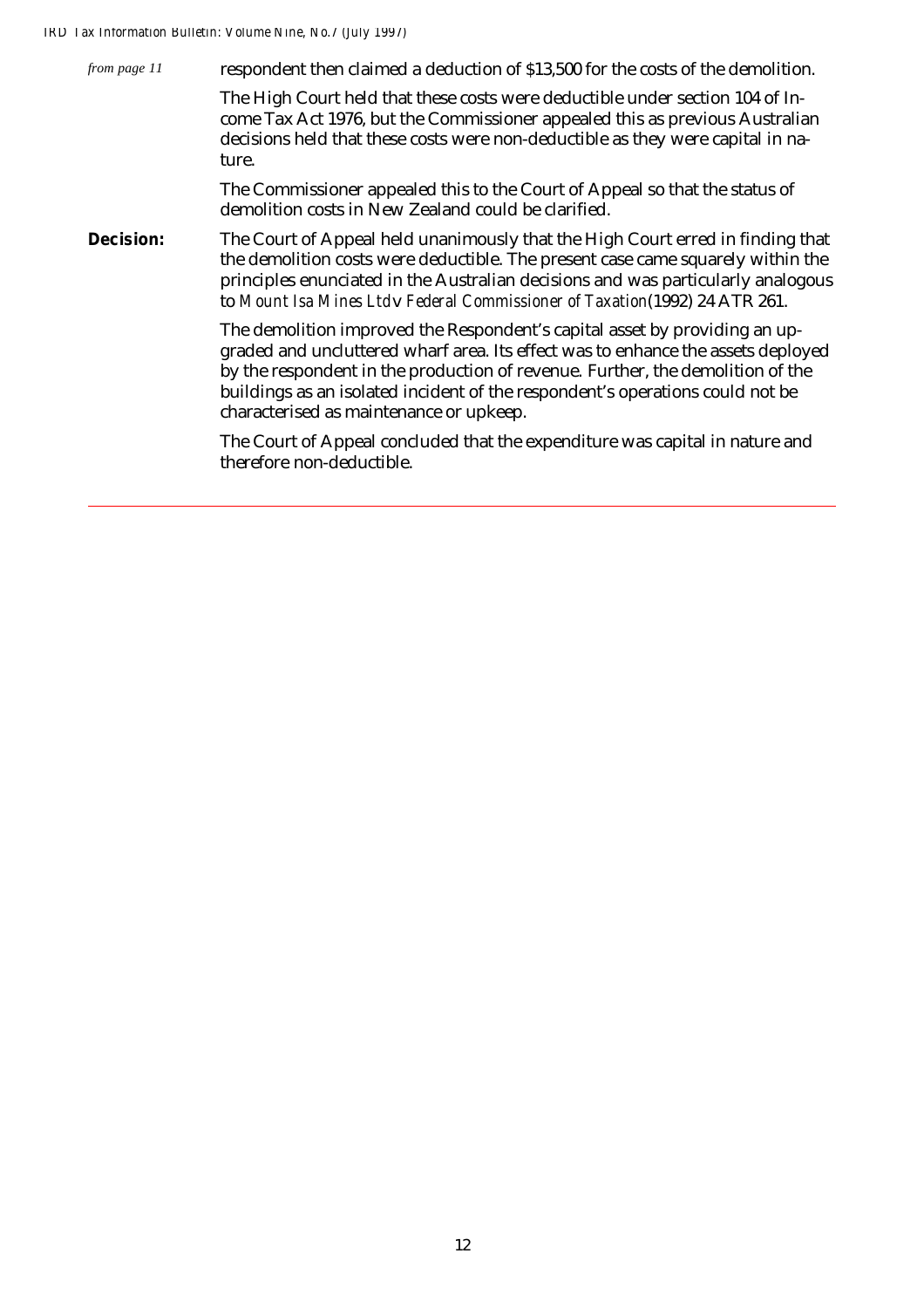# **Depreciation determinations issued since last update of IR 260 Depreciation booklet**

This list shows the contents of all depreciation determinations we've issued since the last update of our Depreciation booklet (IR 260). We've published it so you can quickly check whether you need to review any determinations when calculating depreciation for tax purposes.

Some determinations cover a large number of assets which will concern relatively few taxpayers. For these determinations we've simply listed a cross-reference to the original TIB article rather than reproduce several pages of figures here.

This list is essentially a summary; if you're claiming depreciation on any of these assets we recommend that you refer to the original TIB article to make sure you get the full context of the determination, including the relevant industry categories.

| Asset                                                                                  | <b>Estimated</b><br>useful life<br>(years) | DV banded<br>depreciation<br>rate (%) | SL equivalent<br>banded dep'n<br>rate (%) | Determ-<br>ination<br>number | <b>Appears</b><br>in TIB |
|----------------------------------------------------------------------------------------|--------------------------------------------|---------------------------------------|-------------------------------------------|------------------------------|--------------------------|
| Aquariums                                                                              | 4                                          | 40                                    | 30                                        | DEP <sub>22</sub>            | 9.2:1                    |
| Bin (wool storage, live bottom)                                                        | 15.5                                       | 12                                    | 8                                         | DEP11                        | 7.3:20                   |
| Bulkheads (insulated, removable)                                                       | $\overline{4}$                             | 40                                    | 30                                        | DEP13                        | 7.10:26                  |
| CCH Electronic NZ Essential Tax Package,                                               |                                            |                                       |                                           |                              |                          |
| designed for a specific tax year                                                       | 1                                          | 100                                   | 100                                       | PROV4                        | 7.3:19                   |
| CCH Electronic NZ Master Tax Guide,                                                    |                                            |                                       |                                           |                              |                          |
| designed for a specific tax year                                                       | 1                                          | 100                                   | 100                                       | PROV4                        | 7.3:19                   |
| Combing machines (wool)                                                                | 15.5                                       | 12                                    | $8\,$                                     | DEP11                        | 7.3:20                   |
| Containers (insulated, below 8m <sup>3</sup> )                                         | 5                                          | 33                                    | 24                                        | DEP13                        | 7.10:26                  |
| Containers (shipping)                                                                  | 20                                         | 9.5                                   | 6.5                                       | DEP13                        | 7.10:26                  |
| Crown Health Enterprise assets (half a page of various assets - see TIB article)       |                                            |                                       |                                           |                              | 6.5:3                    |
| Drilling machines (horizontal directional)                                             | 6.66                                       | 26                                    | 18                                        | DEP24                        | 9.3:3                    |
| Drilling machine components, underground                                               |                                            |                                       |                                           |                              |                          |
| (horizontal directional)                                                               | 2                                          | 63.5                                  | 63.5                                      | DEP24                        | 9.3:3                    |
| Electronic article surveillance systems                                                | 5                                          | 33                                    | 24                                        | DEP <sub>26</sub>            | 9.6:3                    |
| Fastening guns (explosive)                                                             | 3                                          | 50                                    | 40                                        | DEP <sub>20</sub>            | 8.10:1                   |
| Firearms (Leisure industry category)                                                   | 10                                         | 18                                    | 12.5                                      | DEP <sub>20</sub>            | 8.10:1                   |
| Gas cylinders - LPG                                                                    |                                            |                                       |                                           |                              |                          |
| (incl. propane and butane)                                                             | 8                                          | 22                                    | 15.5                                      | DEP16                        | 8.1:10                   |
| Gas cylinders - other                                                                  | 12.5                                       | 15                                    | 10                                        | DEP16                        | 8.1:10                   |
| Gill machines (wool)                                                                   | 20                                         | 9.5                                   | 6.5                                       | DEP11                        | 7.3:20                   |
| Golf ball placing machine and sensor                                                   | 3                                          | 50                                    | 40                                        | DEP <sub>10</sub>            | 7.3:18                   |
| Golf driving ranges, netting                                                           |                                            |                                       |                                           |                              |                          |
| (for golf driving nets)                                                                | 5                                          | 33                                    | 24                                        | DEP <sub>10</sub>            | 7.3:18                   |
| Golf driving ranges, poles                                                             |                                            |                                       |                                           |                              |                          |
| (for golf driving nets)                                                                | 20                                         | 9.5                                   | 6.5                                       | DEP <sub>10</sub>            | 7.3:18                   |
| Golf mats (stance and base, at                                                         |                                            |                                       |                                           |                              |                          |
| golf driving/practice ranges)                                                          | $\overline{c}$                             | 63.5                                  | 63.5                                      | DEP <sub>10</sub>            | 7.3:18                   |
| Hand soap dispensers                                                                   | $\overline{c}$                             | 63.5                                  | 63.5                                      | DEP7                         | 6.7:16                   |
| "Kiwiplus" - kiwifruit packhouse software                                              | $\mathbf{1}$                               | 100                                   | 100                                       | PROV6                        | 9.6:8                    |
| Lawnmowers (domestic type in use by                                                    |                                            |                                       |                                           |                              |                          |
| lawnmowing contractors)                                                                | 2                                          | 63.5                                  | 63.5                                      | DEP15                        | 7.13:22                  |
| Lawnmowers (non-domestic type in use                                                   |                                            |                                       |                                           |                              |                          |
| by lawnmowing contractors                                                              | 5                                          | 33                                    | 24                                        | DEP15                        | 7.13:22                  |
| Marquees (half a page of various assets - see TIB article)                             |                                            |                                       |                                           | DEP18                        | 8.6:8                    |
| Medical and medical laboratory equipment (3 pages of various assets – see TIB article) |                                            |                                       |                                           | DEP <sub>8</sub>             | 6.7:17                   |
| Mulchers (commercial)                                                                  | 4                                          | 40                                    | 30                                        | DEP <sub>25</sub>            | 9.6:6                    |
| Paintball firearms                                                                     | 2                                          | 63.5                                  | 63.5                                      | DEP <sub>20</sub>            | 8.10:1                   |
|                                                                                        |                                            |                                       |                                           |                              | continued on page 14     |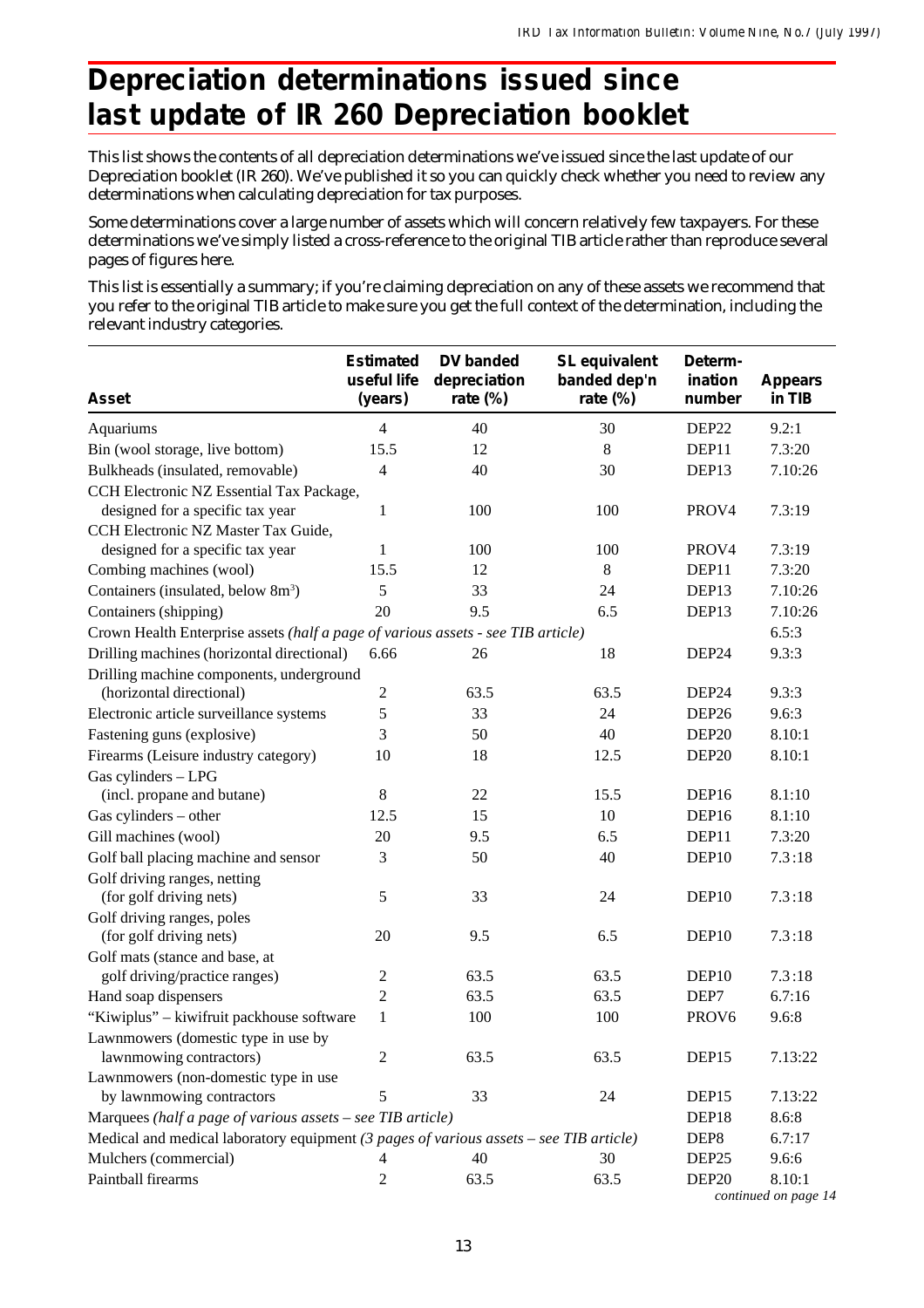| Pallet covers (insulated)                                                        | $\overline{c}$ | 63.5 | 63.5 | DEP13             | 7.10:26 |
|----------------------------------------------------------------------------------|----------------|------|------|-------------------|---------|
| Paper towel dispensers                                                           | 2              | 63.5 | 63.5 | DEP7              | 6.7:16  |
| Pistols, Air (Leisure industry category)                                         | 10             | 18   | 12.5 | DEP <sub>20</sub> | 8.10:1  |
| Plant trolleys                                                                   | 5              | 33   | 24   | DEP <sub>23</sub> | 9.3:2   |
| Psychological testing sets                                                       | 10             | 18   | 12.5 | PROV <sub>2</sub> | 6.10:6  |
| Rifles, Air (Leisure industry category)                                          | 10             | 18   | 12.5 | DEP <sub>20</sub> | 8.10:1  |
| Rifles (less than 10,000 rounds per year)                                        | 6.66           | 26   | 18   | DEP <sub>20</sub> | 8.10:1  |
| Rifles (more than 10,000 rounds per year)                                        | $\overline{c}$ | 63.5 | 63.5 | DEP <sub>20</sub> | 8.10:1  |
| Scaffolding (aluminium)                                                          | 8              | 22   | 15.5 | DEP <sub>19</sub> | 8.8:3   |
| Scaffolding (other than aluminium)                                               | 15.5           | 12   | 8    | DEP <sub>19</sub> | 8.8:3   |
| Scientific and laboratory equipment                                              |                |      |      |                   |         |
| (not medical laboratory equipment) (2 pages of various assets - see TIB article) |                |      |      | DEP <sub>8</sub>  | 6.7:17  |
| Shotguns (less than 50,000 rounds per year) 6.66                                 |                | 26   | 18   | DEP <sub>20</sub> | 8.10:1  |
| Shotguns (more than 50,000 rounds per year)                                      | 2              | 63.5 | 63.5 | DEP <sub>20</sub> | 8.10:1  |
| Speed humps (metal)                                                              | 5              | 33   | 24   | PROV <sub>3</sub> | 6.13:13 |
| Static delimbers (timber industry)                                               | 5              | 33   | 24   | DEP <sub>9</sub>  | 6.11:16 |
| Tags (security)                                                                  | 3              | 50   | 40   | DEP <sub>21</sub> | 9.1:1   |
| Toilet roll dispensers                                                           | 2              | 63.5 | 63.5 | DEP7              | 6.7:16  |
| Tomato graders                                                                   | 8              | 22   | 15.5 | DEP <sub>14</sub> | 7.13:23 |
| Undersea maintenance equipment (1 page of various assets – see TIB article)      |                |      |      | DEP <sub>17</sub> | 8.2:9   |
| Wintering pads (rubber)                                                          | 6.66           | 26   | 18   | PROV <sub>5</sub> | 8.2:7   |
| Yachts (international ocean-going)                                               | 6              | 15   | 10   | DEP <sub>12</sub> | 7.10:25 |
| Yachts (other than international ocean-going) 15.5                               |                | 12   | 8    | DEP12             | 7.10:25 |
|                                                                                  |                |      |      |                   |         |

# **Booklets available from Inland Revenue**

This list shows all of Inland Revenue's information booklets as at the date of this Tax Information Bulletin. There is also a brief explanation of what each booklet is about.

Some booklets could fall into more than one category, so you may wish to skim through the entire list and pick out the booklets that you need. To order any of these booklets, call the forms and stationery number listed under "Inland Revenue" in the blue pages at the front of your phone book. This is an automated service, and you'll need to have your IRD number handy when you call.

The TIB is always printed in a multiple of four pages. We will include an update of this list at the back of the TIB whenever we have enough free pages.

### **General information**

**Binding rulings (IR 115G) - May 1995:** *Explains binding rulings, which commit Inland Revenue to a particular interpretation of the tax law once given.*

**Cash assistance for your growing family (FS 4) - Mar 1997:** *Information about Family Assistance and how to apply.*

**Disputing a notice of proposed adjustment (IR 210K) - Oct 1996:** *If we send you a notice to tell you we're going to adjust your tax liability, you can dispute the notice. This booklet explains the process you need to follow.*

**Disputing an assessment (IR 210J) - Oct 1996:** *Explains the process to follow if you want to dispute our assessment of your tax liability, or some other determination.*

**How to tell if you need a special tax code (IR 23G):** *Information about getting a special "flat rate" of tax deducted from your income, if the regular deduction rates don't suit your particular circumstances.*

**If you disagree with us (IR 210Z) - Sep 1996:** *This leaflet summarises the steps involved in disputing an assessment.*

**Income from a Maori Authority (IR 286A) - Feb 1996:** *For people who receive income from a Maori authority. Explains which tax return the individual owners or beneficiaries fill in and how to show the income.*

**Independent Family Tax Credit (FS 3) - Sep 1996:** *Introducing extra help for families, applying from 1 July 1996.*

**Inland Revenue audits (IR 297) - May 1995:** *For business people and investors. It explains what is involved if you are audited by Inland Revenue; who is likely to be audited; your rights during and after the audit, and what happens once an audit is completed.*

**Koha (IR 278) - Aug 1991:** *A guide to payments in the Maori community - income tax and GST consequences.*

Maori Community Officer Service (IR 286) - Apr 1996: An *introduction to Inland Revenue's Maori Community Officers and the services they provide.*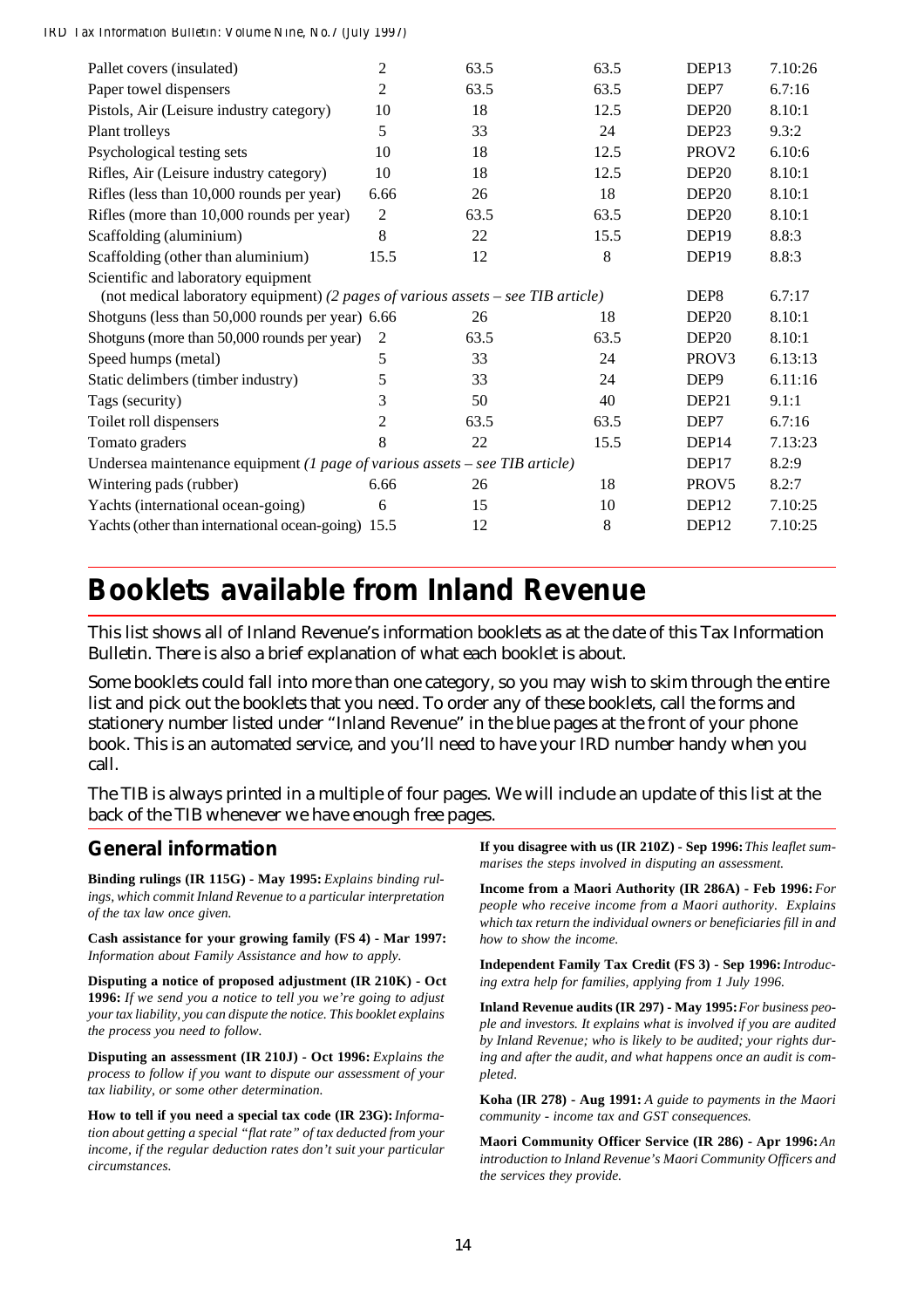New Zealand tax residence (IR 292) - Jun 1997: An explana*tion of who is a New Zealand resident for tax purposes.*

**Overseas private pensions (IR 258A) - Jun 1997:** *Explains the tax obligations for people who have interests in a private superannuation scheme or life insurance annuity policy that is outside New Zealand.*

**Overseas social security pensions (IR 258) - Jul 1996:** *Explains how to account for income tax in New Zealand if you receive a social security pension from overseas.*

**Problem Resolution Service (IR 287) - Nov 1993:** *An introduction to Inland Revenue's Problem Resolution Service. You can use this service if you've already used Inland Revenue's usual services to sort out a problem, without success.*

**Provisional tax (IR 289) - Jun 1997:** *People whose end-of-year tax bill is \$2,500 or more must generally pay provisional tax for the following year. This booklet explains what provisional tax is, and how and when it must be paid.*

Putting your tax affairs right (IR 282) - Jun 1997: *Explains the advantages of telling Inland Revenue if your tax affairs are not in order, before we find out in some other way. This book also sets out what will happen if someone knowingly evades tax, and gets caught.*

**Rental income (IR 264) - Apr 1995:** *An explanation of taxable income and deductible expenses for people who own rental property. This booklet is for people who own one or two rental properties, rather than larger property investors.*

**Reordered tax acts (IR 299) - Apr 1995:** *In 1994 the Income Tax Act 1976 and the Inland Revenue Department Act 1974 were restructured, and became the Income Tax Act 1994, the Tax Administration Act 1994 and the Taxation Review Authorities Act 1994. This leaflet explains the structure of the three new Acts.*

**Self-employed or an employee? (IR 186) - Jun 1997:** *Sets out Inland Revenue's tests for determining whether a person is a selfemployed contractor or an employee. This determines what expenses the person can claim, and whether s/he must pay ACC premiums.*

**Stamp duty and gift duty (IR 665) - Mar 1995:** *Explains what duty is payable on transfers of real estate and some other transactions, and on gifts. Written for individual people rather than solicitors and legal firms.*

**Student Loans - how to get one and how to pay one back (SL 5) - 1997:** *We've published this booklet jointly with the Ministry of Education, to tell students everything they need to know about getting a loan and paying it back.*

**Superannuitants and surcharge (IR 259) - Jun 1997:** *A guide to the surcharge for national superannuitants who also have other income.*

**Tax facts for income-tested beneficiaries (IR 40C) - Jun 1996:** *Vital information for anyone who receives an income-tested benefit and also has some other income.*

**Taxes and duties (IR 295) - May 1995:***A brief introduction to the various taxes and duties payable in New Zealand.*

**Taxpayer obligations, interest and penalties (IR 240) - Jan 1997:** *A guide to the new laws dealing with interest, offences and penalties applying from 1 April 1997.*

**Trusts and estates - (IR 288) - May 1995:** *An explanation of how estates and different types of trusts are taxed in New Zealand.*

**Visitor's tax guide - (IR 294) - Nov 1995:** *A summary of New Zealand's tax laws and an explanation of how they apply to various types of visitors to this country.*

### **Business and employers**

**ACC premium rates - Mar 1997:** *There are two separate booklets, one for employer premium rates and one for self-employed premium rates. Each booklet covers the year ended 31 March 1997.*

**Depreciation (IR 260) - Apr 1994:** *Explains how to calculate tax deductions for depreciation on assets used to earn assessable income.*

**Direct selling (IR 261) - Aug 1996:** *Tax information for people who distribute for direct selling organisations.*

**Electronic payments to Inland Revenue (IR 87A) - May 1995:** *Explains how employers and other people who make frequent payments to Inland Revenue can have these payments automatically deducted from their bank accounts.*

**Employer's guide (IR 184) - 1996:** *Explains the tax obligations of anyone who is employing staff, and explains how to meet these obligations. Anyone who registers as an employer with Inland Revenue will receive a copy of this booklet.*

**Entertainment expenses (IR 268) - May 1995:** *When businesses spend money on entertaining clients, they can generally only claim part of this expenditure as a tax deduction. This booklet fully explains the entertainment deduction rules.*

First-time employer's guide (IR 185) - April 1996: *Explains the tax obligations of being an employer. Written for people who are thinking of taking on staff for the first time.*

**Fringe benefit tax guide (IR 409) - Jul 1997:** *Explains fringe benefit tax obligations of anyone who is employing staff, or companies which have shareholder-employees. Anyone who registers as an employer with Inland Revenue will receive a copy of this booklet.*

GST - do you need to register? (GST 605) - May 1997: *A basic introduction to goods and services tax, which will also tell you if you have to register for GST.*

**GST guide (GST 600) - 1994 Edition:** *An in-depth guide which covers almost every aspect of GST. Everyone who registers for GST gets a copy of this booklet. It is quite expensive for us to print, so we ask that if you are only considering GST registration, you get the booklet "GST - do you need to register?" instead.*

**IR 56 taxpayer handbook (IR 56B) - Mar 1997:** *A booklet for part-time private domestic workers, embassy staff, nannies, overseas company reps and Deep Freeze base workers who make their own PAYE payments.*

**Making payments (IR 87C) - Nov 1996:** *How to fill in the various payment forms to make sure payments are processed quickly and accurately.*

**PAYE deduction tables - 1998**

**- Weekly and fortnightly (IR 184X)**

**- Four-weekly and monthly (IR 184Y)**

*Tables that tell employers the correct amount of PAYE to deduct from their employees' wages from 1 July 1996.*

**Retiring allowances and redundancy payments (IR 277) -**

**Jun 1996:** *An explanation of the tax treatment of these types of payments.*

**Smart Business (IR 120) - Jul 1996:** *An introductory guide to tax obligations and record keeping, for businesses and non-profit organisations.*

*continued on page 16*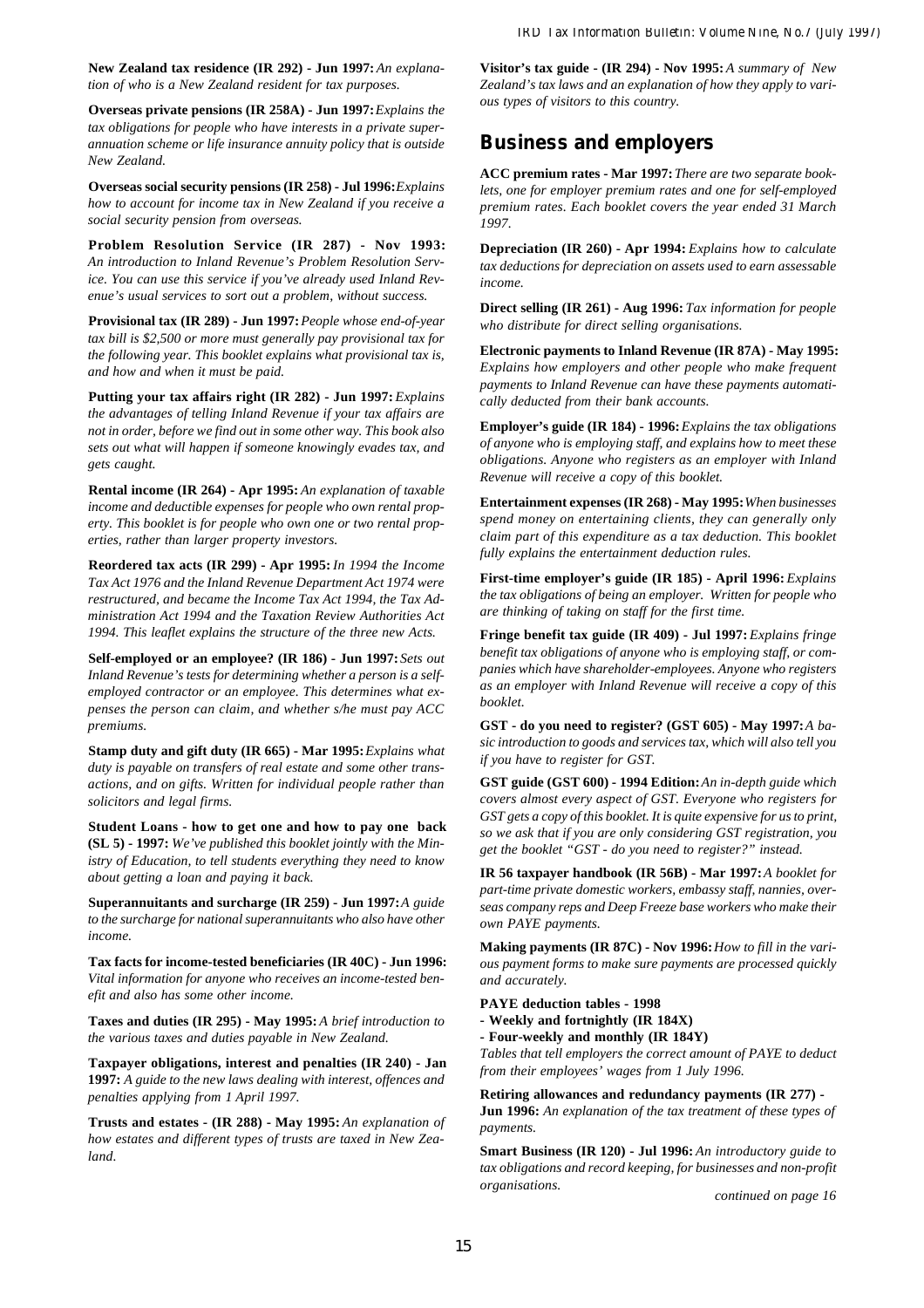Surcharge deduction tables (IR 184NS) - 1998: PAYE deduc*tion tables for employers whose employees are having NZ Super surcharge deducted from their wages.*

Taxes and the taxi industry (IR 272) - Feb 1996: An explana*tion of how income tax and GST apply to taxi owners, drivers, and owner-operators.*

### **Resident withholding tax and NRWT**

**Approved issuer levy (IR 291A) - May 1995:** *For taxpayers who pay interest to overseas lenders. Explains how you can pay interest to overseas lenders without having to deduct NRWT.*

**Non-resident withholding tax guide (IR 291) - Mar 1995:** *A guide for people or institutions who pay interest, dividends or royalties to people who are not resident in New Zealand.*

**Resident withholding tax on dividends (IR 284) - Oct 1993:** *A guide for companies, telling them how to deduct RWT from the dividends that they pay to their shareholders.*

**Resident withholding tax on interest (IR 283) - Jul 1996:***A guide to RWT for people and institutions which pay interest.*

**Resident withholding tax on investments (IR 279) - Jun 1996:** *An explanation of RWT for people who receive interest or dividends.*

### **Non-profit bodies**

**Charitable organisations (IR 255) - May 1993:***Explains what tax exemptions are available to approved charities and donee organisations, and the criteria which an organisation must meet to get an exemption.*

**Clubs and societies (IR 254) - Jun 1993:***Explains the tax obligations which a club, society or other non-profit group must meet.*

**Education centres (IR 253) - Jun 1994:** *Explains the tax obligations of schools and other education centres. Covers everything from kindergartens and kohanga reo to universities and polytechnics.*

**Gaming machine duty (IR 680A) - Jun 1997:***An explanation of the duty which must be paid by groups which operate gaming machines.*

**Grants and subsidies (IR 249) - Jun 1994:***An guide to the tax obligations of groups which receive a subsidy, either to help pay staff wages, or for some other purpose.*

### **Company and international issues**

**Company amalgamations (IR 4AP) - Feb 1995:** *Brief guidelines for companies considering amalgamation. Contains an IR 4AM amalgamation declaration form.*

**Consolidation (IR 4E) - Mar 1993:***An explanation of the consolidation regime, which allows a group of companies to be treated as a single entity for tax purposes.*

**Controlled foreign companies (IR 275) - Nov 1994:***Information for NZ residents with interests in overseas companies. (More for larger investors, rather than those with minimal overseas investments)*

**Foreign dividend withholding payments (IR 274A) - Mar 1995:** *Information for NZ companies that receive dividends from overseas companies. This booklet also deals with the attributed repatriation and underlying foreign tax credit rules.*

**Foreign investment funds (IR 275B) - Oct 1994:***Information for taxpayers who have overseas investments, but who don't have a controlling interest in the overseas entity.*

**Imputation (IR 274) - Feb 1990:** *A guide to dividend imputation for New Zealand companies.*

**Qualifying companies (IR 4PB) Oct 1992:** *An explanation of the qualifying company regime, under which a small company with few shareholders can have special tax treatment of dividends, losses and capital gains.*

### **Child Support booklets**

**A guide for parents who pay child support (CS 71A) - May 1997:** *Information for parents who live apart from their children.*

**Child support - a custodian's guide (CS 71B) - Nov 1995:***Information for parents who take care of children for whom Child Support is payable.*

**Child support - a guide for bankers (CS 66) - Aug 1992:***An explanation of the obligations that banks may have to deal with for Child Support.*

**Child support administrative reviews - how to apply (CS 69A) - Apr 1997:** *How to apply for a review of the amount of Child Support you receive or pay, if you have special circumstances.*

**Child support administrative reviews - how to respond (CS 69B) - Apr 1997:** *Information about the administrative review process, and how to respond if you are named in a review application.*

**Child support and the Family Court (CS 51) - Apr 1997:***Explains what steps people need to take if they want to go to the Family Court about their Child Support.*

**Child support - does it affect you? (CS 50):** *A brief introduction to Child Support in Maori, Cook Island Maori, Samoan, Tongan and Chinese.*

**Child support - estimating your income (CS 107G) - Jul 1996:** *Explains how to estimate your income so your Child Support liability reflects your current circumstances.*

**Child support - how the formula works (CS 68) - 1996:***Explains the components of the formula and gives up-to-date rates.*

**What to do if you have a problem when you're dealing with us (CS 287) - May 1995:** *Explains how our Problem Resolution Service can help if our normal services haven't resolved your Child Support problems.*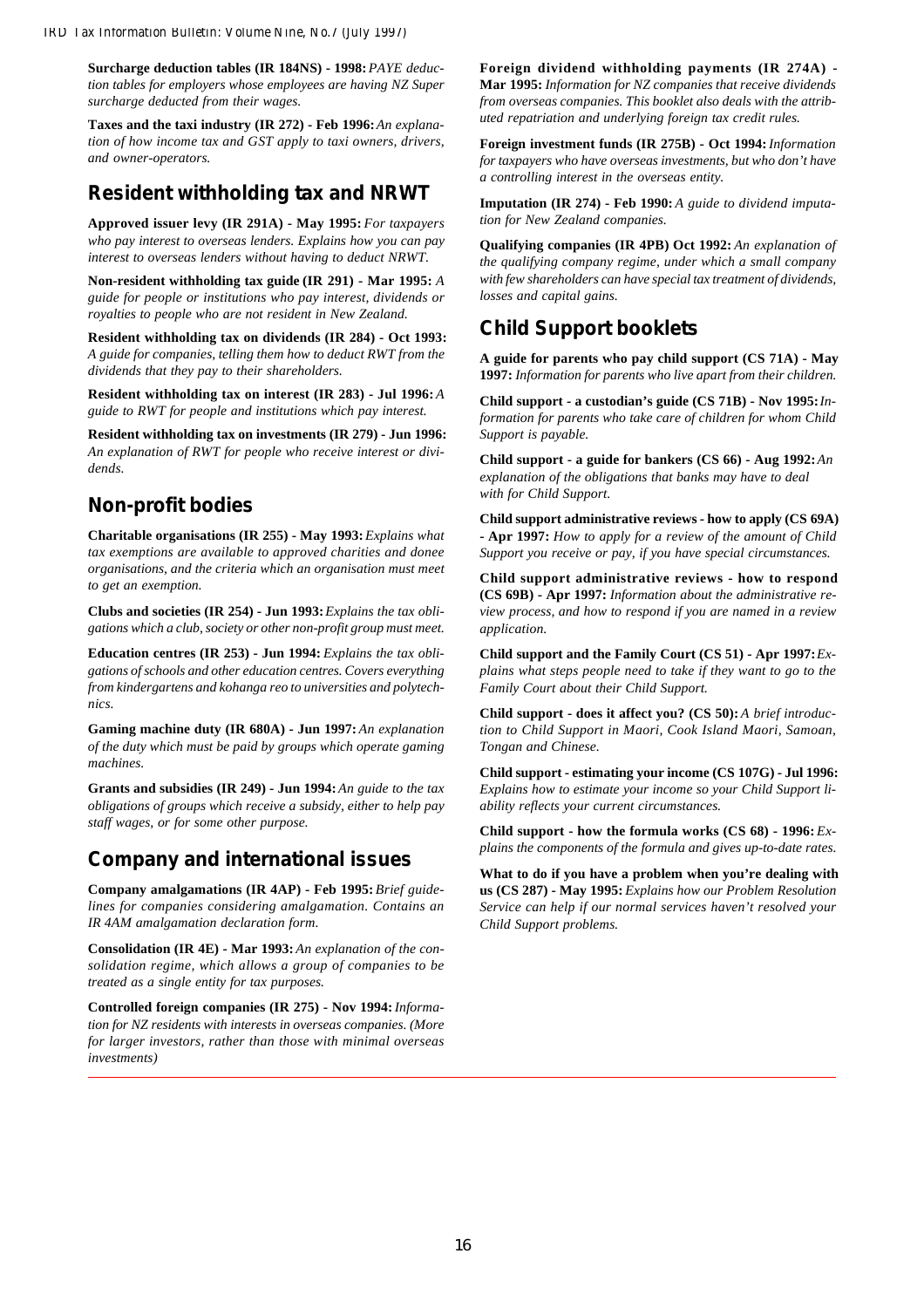# **Due dates reminder**

### **August 1997**

- 5 Large employers: PAYE deductions and deduction schedules for period ended 31 July 1997 due.
- 7 Provisional tax and/or Student Loan interim repayments: first 1998 instalment due for taxpayers with April balance dates. Second 1998 instalment due for taxpayers with December balance dates.

Third 1997 instalment due for taxpayers with August balance dates.

Income tax returns due for non-IR 5 taxpayers with April balance dates.

20 Large employers: PAYE deductions and deduction schedules for period ended 15 August 1997 due.

Small employers: PAYE deductions and deduction schedules for period ended 31 July 1997 due.

Gaming machine duty return and payment for month ended 31 July 1997 due.

RWT on interest deducted during July 1997 due for monthly payers.

RWT on dividends deducted during July 1997 due.

Non-resident withholding tax (or approved issuer levy) deducted during July 1997 due.

29 GST return and payment for period ended 31 July 1997 due.

### **September 1997**

- 5 Large employers: PAYE deductions and deduction schedules for period ended 31 August 1997 due.
- 7 Provisional tax and/or Student Loan interim repayments: first 1998 instalment due for taxpayers with May balance dates.

7 Second 1998 instalment due for taxpayers with January balance dates.

Third 1997 instalment due for taxpayers with September balance dates.

1997 end of year payments due (income tax, Student Loans, ACC premiums) for taxpayers with October balance dates.

1997 income tax returns due to be filed for all non-IR 5 taxpayers with May balance dates.

QCET payment due for companies with October balance dates, if election is to be effective from the 1998 year.

*(We will accept payments received on Monday 8 September as in time for 7 September.)*

20 Large employers: PAYE deductions and deduction schedules for period ended 15 September 1997 due.

Small employers: PAYE deductions and deduction schedules for period ended 31 August 1997 due.

Gaming machine duty return and payment for month ended 31 August 1997 due.

RWT on interest deducted during August 1997 due for monthly payers.

RWT on dividends deducted during August 1997 due.

Non-resident withholding tax (or approved issuer levy) deducted during August 1997 due.

*(We will accept payments received on Monday 22 September as in time for 20 September.)*

30 GST return and payment for period ended 31 August 1997 due.

Non-resident Student Loan repayments - second 1998 instalment due.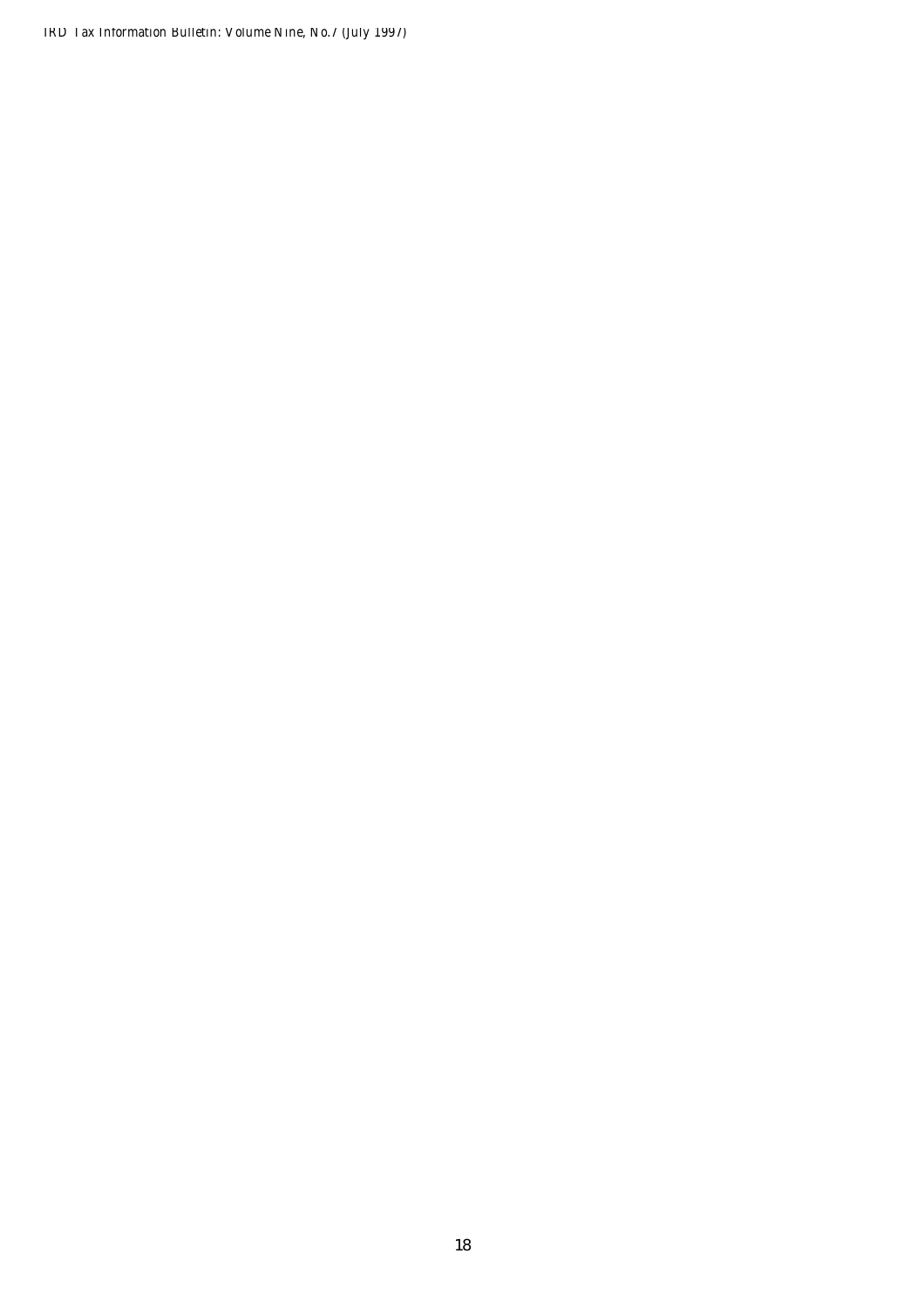# **Public binding rulings and interpretation statements: your chance to comment before we finalise them**

This page shows the draft public binding rulings and interpretation statements that we now have available for your review. You can get a copy and give us your comments in three ways:

**By post:** Tick the drafts you want below, fill in your name and address, and return this page to the address below. We'll send you the drafts by return post. Please send any comments *in writing, to the address below*. We don't have facilities to deal with your comments by phone or at our local offices.

**From our main offices:** Pick up a copy from the counter at our office in Takapuna, Manukau, Hamilton, Wellington, Christchurch or Dunedin. You'll need to post your comments back to the address below; we don't have facilities to deal with them by phone or at our local offices.

**On the Internet:** Visit our web site at http://www.ird.govt.nz/rulings/ Under the "Adjudication & Rulings" heading, click on "Draft Rulings", then under the "Consultation Process" heading, click on the drafts that interest you. You can return your comments via the Internet.

| Name    |  |  |
|---------|--|--|
| Address |  |  |
|         |  |  |
|         |  |  |
|         |  |  |

*Interpretation statements Comment Deadline*

**3394**: Property previously used otherwise than for deriving income or carrying on a business in New Zealand – application for a special depreciation rate and meaning of "estimated useful life" 31 August 1997

*We must receive your comments by the deadline shown if we are to take them into account in the finalised item*



*No envelope needed - simply fold, tape shut, stamp and post.*

Affix **Stamp Here** 

Team Leader (Systems) Adjudication & Rulings National Office Inland Revenue Department P O Box 2198 WELLINGTON